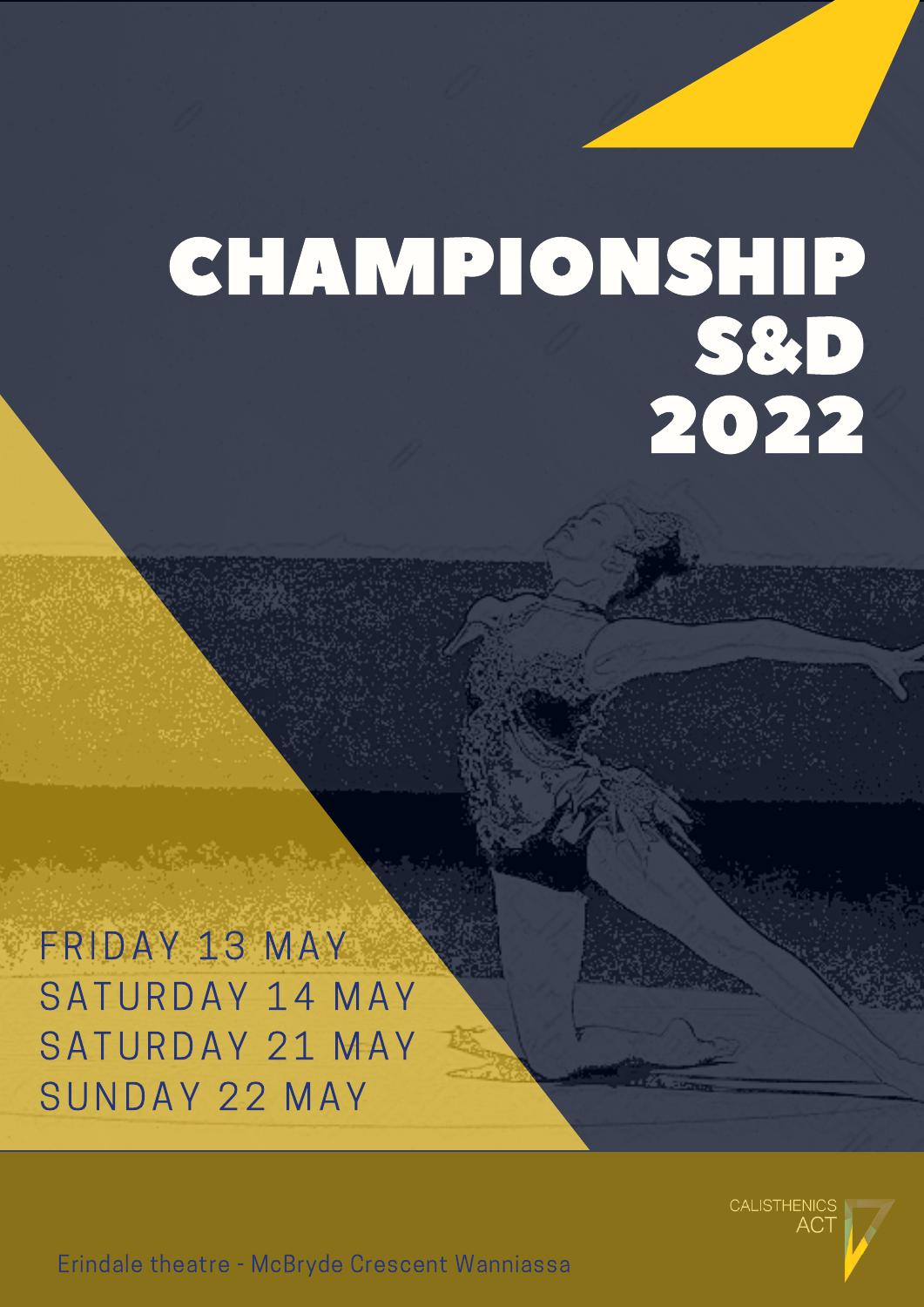## **FRIDAY 13 MAY**

**S** 

**C**

**H**

**E**

**D**

**U**

**L**

**E**

**W**

**E**

**1**

#### **SESSION 1 6:00PM**

page 3 - Intermediate Graceful Solo Division 3

page 4 - Intermediate Graceful Solo Division 2

#### **8:45 PM**

page 5 - Senior Graceful Solo Division 2

page 5 - Masters Graceful Solo

**SATURDAY 14 MAY**

#### **SESSION 2**

**9:30 AM**

page 6 - Tinies Calisthenic Solo Novice

page 7 - Sub-Junior Calisthenic Solo Novice Pool A

page 8 - Sub-Junior Calisthenic Solo Novice Pool B

#### **SESSION 3**

**12:50 PM**

page 9 - Sub-Junior Calisthenic Solo Division 2

page 9 - Junior Calisthenic Solo Division 4

**2:25 PM**

page 10 - Junior Calisthenic Solo Division 3 page 10 - Junior Calisthenic Solo Division 2

#### **SESSION 4**

**4:50 PM**

page 11 - Intermediate Calisthenic Solo Division 3

page 12 - Intermediate Calisthenic Solo Division 2 **7: 15 PM**

1

page 12 - Junior Graceful Solo Division 2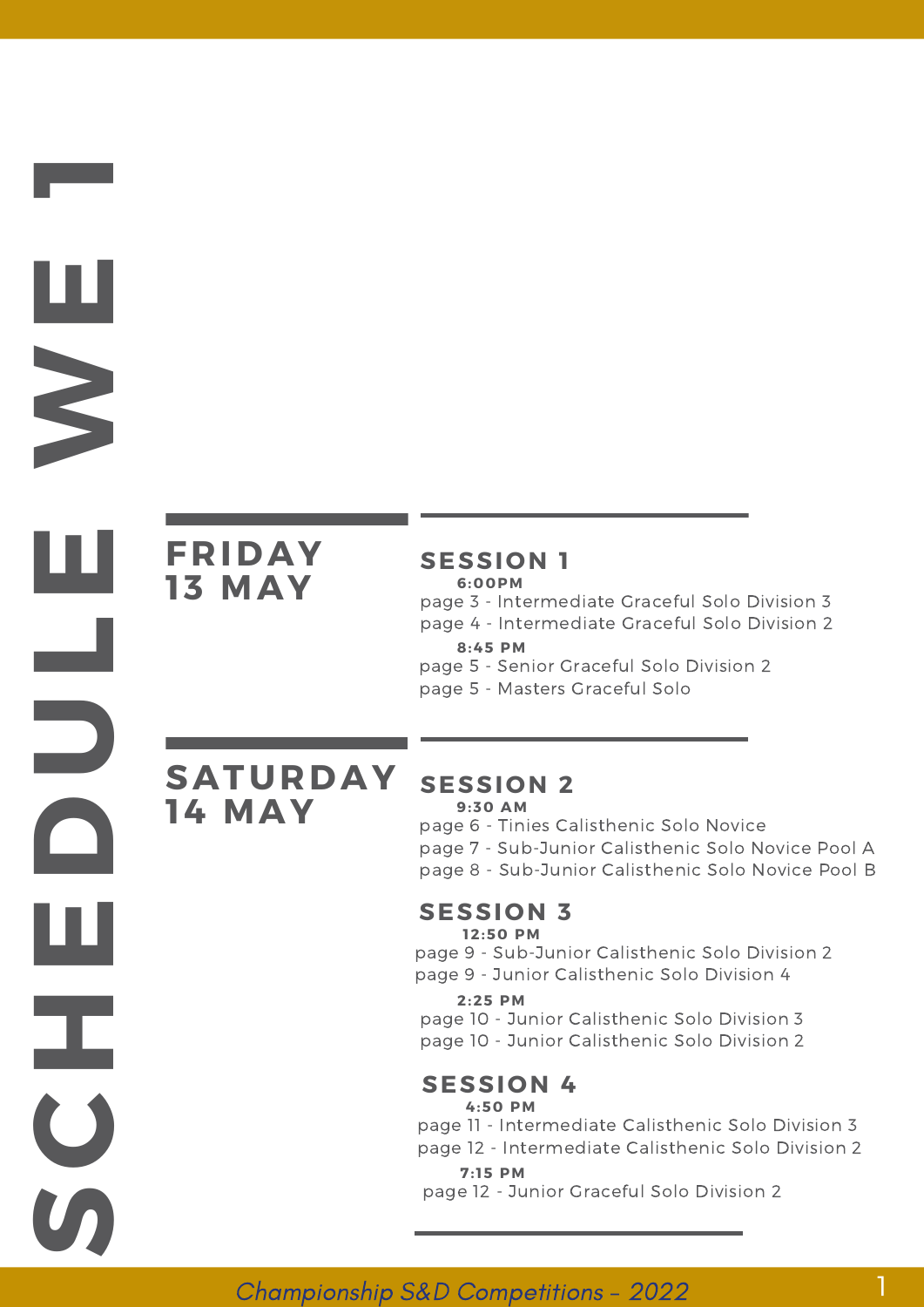## **SATURDAY 21 MAY**

#### **SESSION 5 9:30AM**

- page 13 Sub-Junior Calisthenic Solo Division 1
- page 13 Junior Calisthenics Solo Division 1

**1 1 :50AM**

- page 14 Sub-Junior Calisthenic Solo Champ Div
- page 15 Junior Calisthenic Solo Champ Div

#### **SESSION 6 2: 10PM**

- page 16 Intermediate Calisthenic Solo Division 1
- page 17 Senior Calisthenic Solo Division 1 **4:55PM**
- page 17 Sub-Junior Duo
- page 18 Junior Duo
- page 18 Senior Trio

#### **SESSION 7**

**7:05 PM**

page 19 - Intermediate Calisthenic Solo Champ Div page 20 - Senior Calisthenic Solo Champ Div

## **SUNDAY 22 MAY**

**S** 

**C**

**H**

**E**

**D**

**U**

**L**

**E**

**W**

**E**

**2**

#### **SESSION 8**

**8:30 AM**

page 21 - Sub-Junior Graceful Solo Open

page 22 - Junior Graceful Solo Division 1 **10:45 AM**

- page 22 Intermediate Duo Division 1
- page 23 Intermediate Duo Champ Div
- page 23 Senior Duo

#### **SESSION 9**

page 24 - Sub-Junior Graceful Solo Champ Div **1 :25PM**

page 24 - Junior Graceful Solo Champ Div **3:35 PM**

page 25 - Intermediate Graceful Solo Division 1

page 26 - Senior Graceful Solo Division 1

#### **SESSION 10 6:35 PM**

page 27 - Intermediate Graceful Solo Champ Div page 28 - Senior Graceful Solo Champ Div

#### Championship S&D Competitions - 2022 2014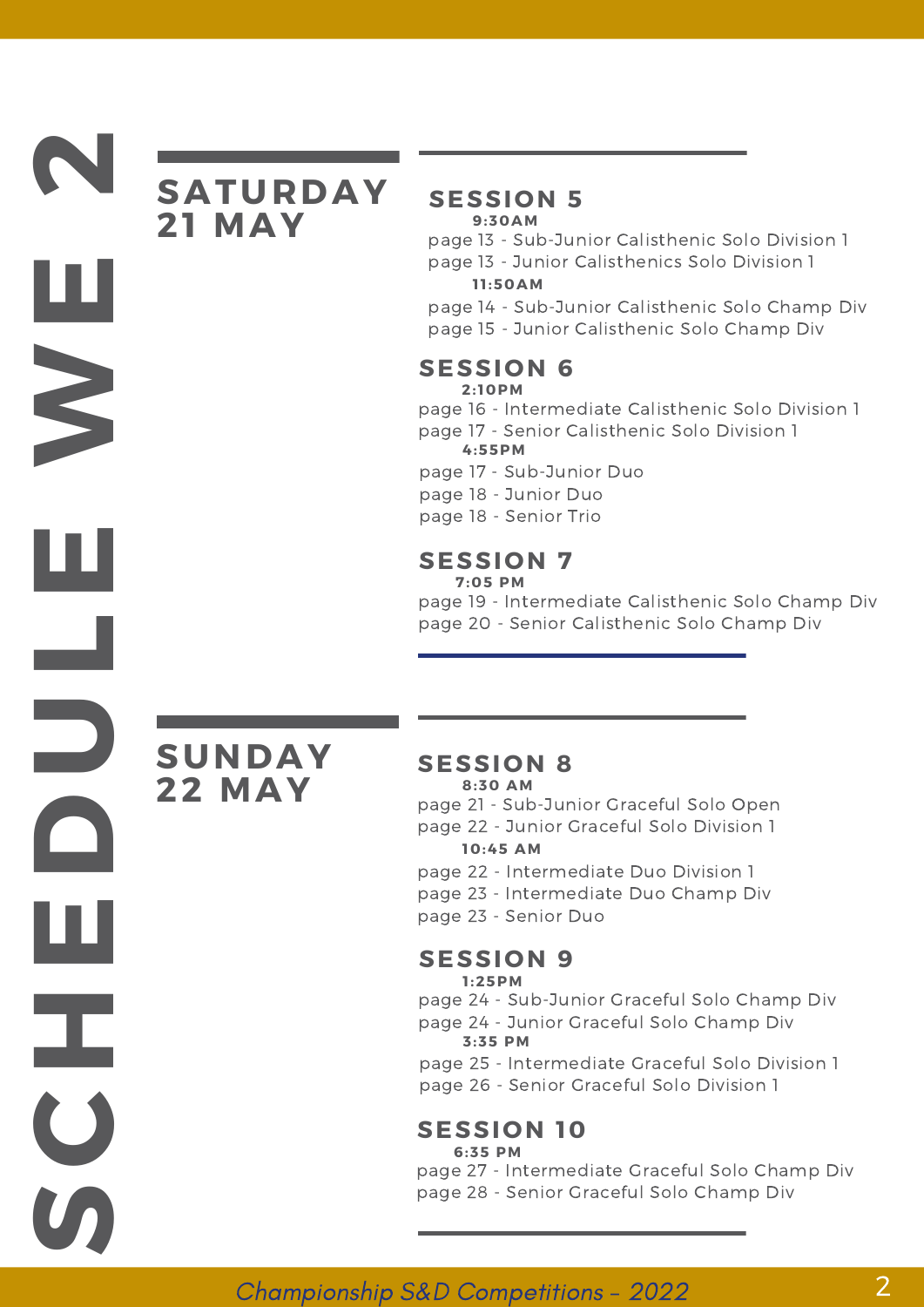# FRIDAY13MAY2022

Adjudicator - Susan Anderson

### SESSION 1 6:00PM

#### INTERMEDIATE GRACEFUL SOLO DIVISION 3

| $\mathbf 1$    | <b>EMMA NICHOLSON</b>     | Stacie Howell                       |     | Karilee  |
|----------------|---------------------------|-------------------------------------|-----|----------|
| $\overline{2}$ | NATALIA SESELJA           | Phoebe Logan                        |     | Evatt    |
| 3              | <b>CHLOE WILSON</b>       | Rachael Phelan                      |     | Evatt    |
| 4              | <b>ARABELLE STEVENSON</b> | Lauren Humphries                    |     | Evatt    |
| 5              | <b>ISABELLA DI NOLA</b>   | Josephine Chabi                     |     | Dowling  |
| 6              | CHLOE COATES              | Isabella Coates & Samantha Urbaniak |     | Joyelle  |
| 7              | AMELIA CHRISTIAN          | Taylah Parr                         |     | Joyelle  |
| 8              | <b>KEIRA FRANCE</b>       | Dannika France                      |     | Sylvania |
| 9              | <b>MELODIE RUSSELL</b>    | Alison Riley                        |     | Joyelle  |
| 10             | CHLOE HOLGATE             | Rachael Phelan                      |     | Evatt    |
| 11             | NATASHA KING              | Taylah Parr                         |     | Joyelle  |
| 12             | ELLA KOCH                 | Emily Lim                           |     | Joyelle  |
| 1st            | 2nd                       | 3rd                                 | 4th | 5th      |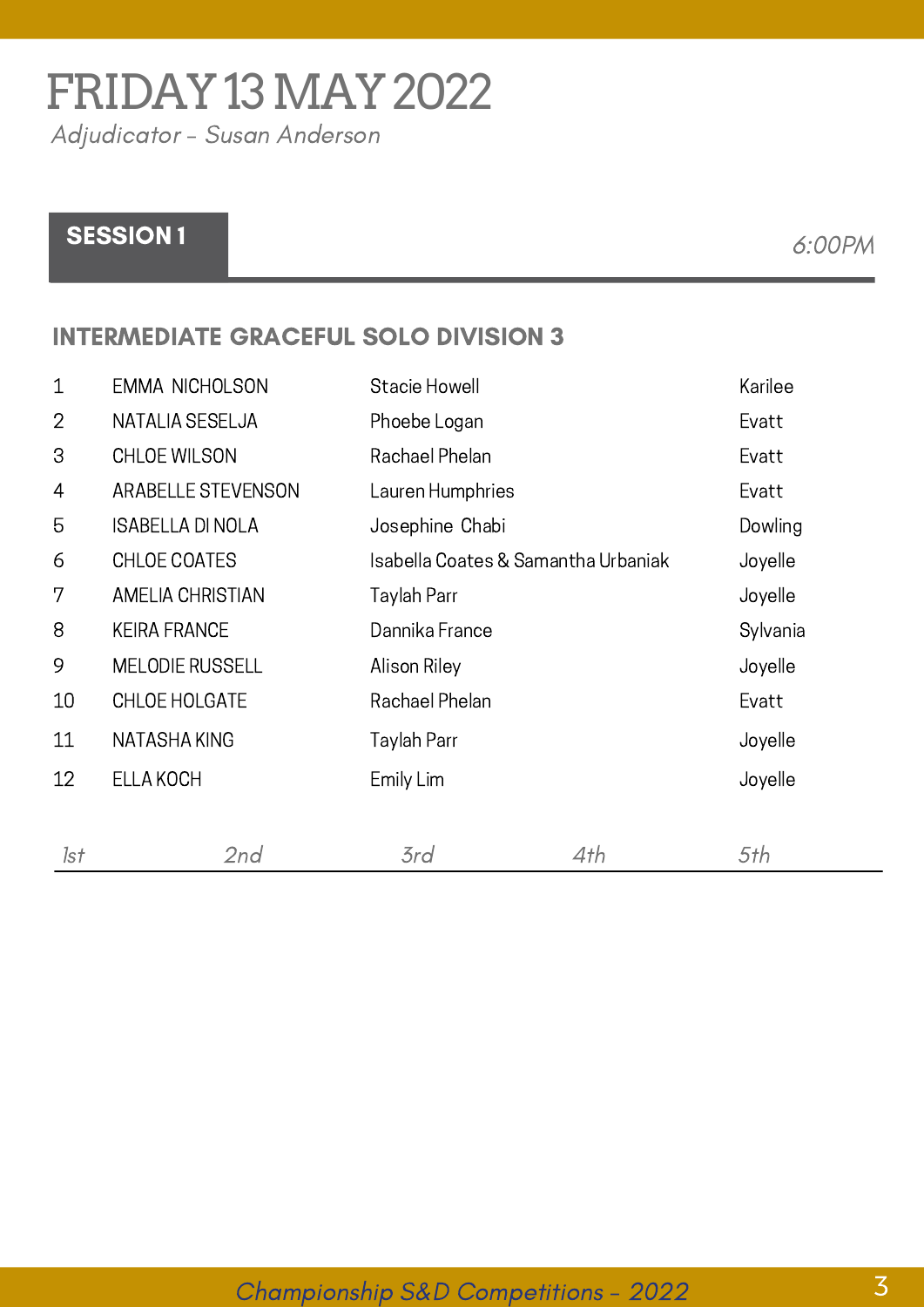#### INTERMEDIATE GRACEFUL SOLO DIVISION 2

| $\mathbf 1$    | ANASTASIA MEGGOS                | Lucienne Pacifique                      | Dowling |
|----------------|---------------------------------|-----------------------------------------|---------|
| $\overline{2}$ | <b>LUCIE BRENNAN</b>            | Isobel Signorini                        | Evatt   |
| 3              | <b>RUBY INNES</b>               | Alana Hayduk                            | Evatt   |
| 4              | KAHLAN BAKER                    | Kasey Galloway                          | Karilee |
| 5              | ESTELLA SUTHERLAND              | Kari Turnbull                           | Evatt   |
| 6              | <b>SOPHIE TABER</b>             | Tayla Schafrin                          | Action  |
| 7              | <b>JASMINE HOLTHOUSE</b>        | Cherie Bradley                          | Action  |
| 8              | <b>EMMA COPELAND</b>            | Kaitlin Phelan                          | Evatt   |
| 9              | <b>LILIAN HESSE CLAPP</b>       | Lauren Humphries                        | Evatt   |
| 10             | <b>LAYLA DE JESUS</b>           | Megan Belton                            | Dowling |
| 11             | <b>SAMANTHA BAKER</b>           | Taylor Bye                              | Karilee |
| 12             | MIA DOWIE                       | Emma Smith & Olivia Kennedy             | Joyelle |
| 13             | MARISSA EDMONDS                 | Chelsea Edmonds/Amy Minchin/Katie Reber | Deanne  |
| 14             | <b>JASMINE HOOPER</b>           | Jessye Muller                           | Karilee |
| 15             | <b>ANNABELLE PATTEN-RICHENS</b> | Brook McCarroll & Kilie Arnold          | Deanne  |
|                |                                 |                                         |         |
|                |                                 |                                         |         |

|--|--|--|--|--|--|--|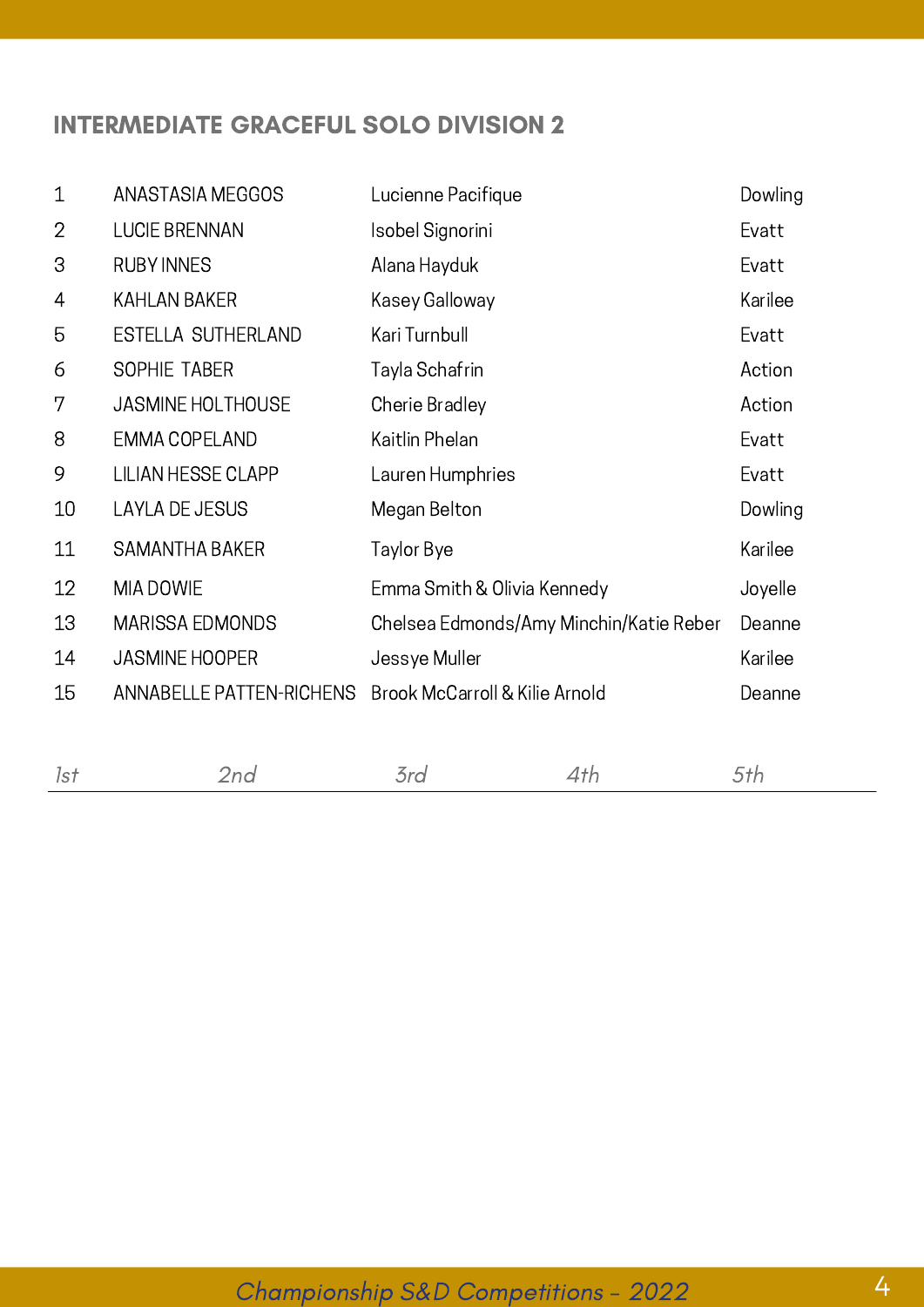#### SENIOR GRACEFUL SOLO DIVISION 2

| $\mathbf 1$    | SAMANTHA URBANIAK            | Alison Riley                |     | Joyelle  |
|----------------|------------------------------|-----------------------------|-----|----------|
| $\overline{2}$ | <b>BRITTANY BARR</b>         | Kelly Urquhart & Sarah Barr |     | Dowling  |
| 3              | <b>SARAH BUTLER</b>          | Lauren Cotton               |     | Sylvania |
| 4              | <b>MADDISON MAPSTONE</b>     | Amy Percival                |     | Joyelle  |
| 5              | <b>ASHLEY BARRETT-CAMPOS</b> | Kelly Urquhart              |     | Dowling  |
| 6              | <b>OLIVIA KENNEDY</b>        | Alison Riley                |     | Joyelle  |
| 7              | MONICA CLAVIJO               | Keisha McDougall            |     | Joyelle  |
| 8              | <b>JACINTA BOURNE</b>        | Carrie Newman               |     | Karilee  |
| 9              | <b>KAYLEY BUTLER</b>         | Dannika France              |     | Sylvania |
| 10             | <b>CHELSEA EDMONDS</b>       | Amy Percival                |     | Deanne   |
|                |                              |                             |     |          |
| 1st            | 2nd                          | 3rd                         | 4th | 5th      |

#### MASTER GRACEFUL

| $\mathbf 1$    | <b>ROBYN SMITH</b>       | Claire James                                           |     | Brindabella        |
|----------------|--------------------------|--------------------------------------------------------|-----|--------------------|
| $\overline{2}$ | <b>KARI CRAIG</b>        | Liz Arnold & Jodie Sims                                |     | Karilee            |
| 3              | ALEXANDRA ANDRIOLO       | Amy Percival                                           |     | <b>Brindabella</b> |
| $\overline{4}$ | <b>CATHLEEN MARSHALL</b> | Cathleen Marshall, Melissa Smith & Lauren<br>Humphries |     | Evatt              |
| 5              | KYRA VAN LIMBEEK         | Claire James                                           |     | <b>Brindabella</b> |
| 6              | <b>TIFFANY DAVIES</b>    | Emma Smith and Tiffany Davies                          |     | Joyelle            |
| 7              | <b>GRACE COX</b>         | Grace Cox, Zoe Stott & Carrie Newman                   |     | <b>Brindabella</b> |
| 8              | <b>NARELLE DRAKE</b>     | Christine Polglaze                                     |     | Dowling            |
|                |                          |                                                        |     |                    |
| 1st            | 2nd                      | 3rd                                                    | 4th | 5th                |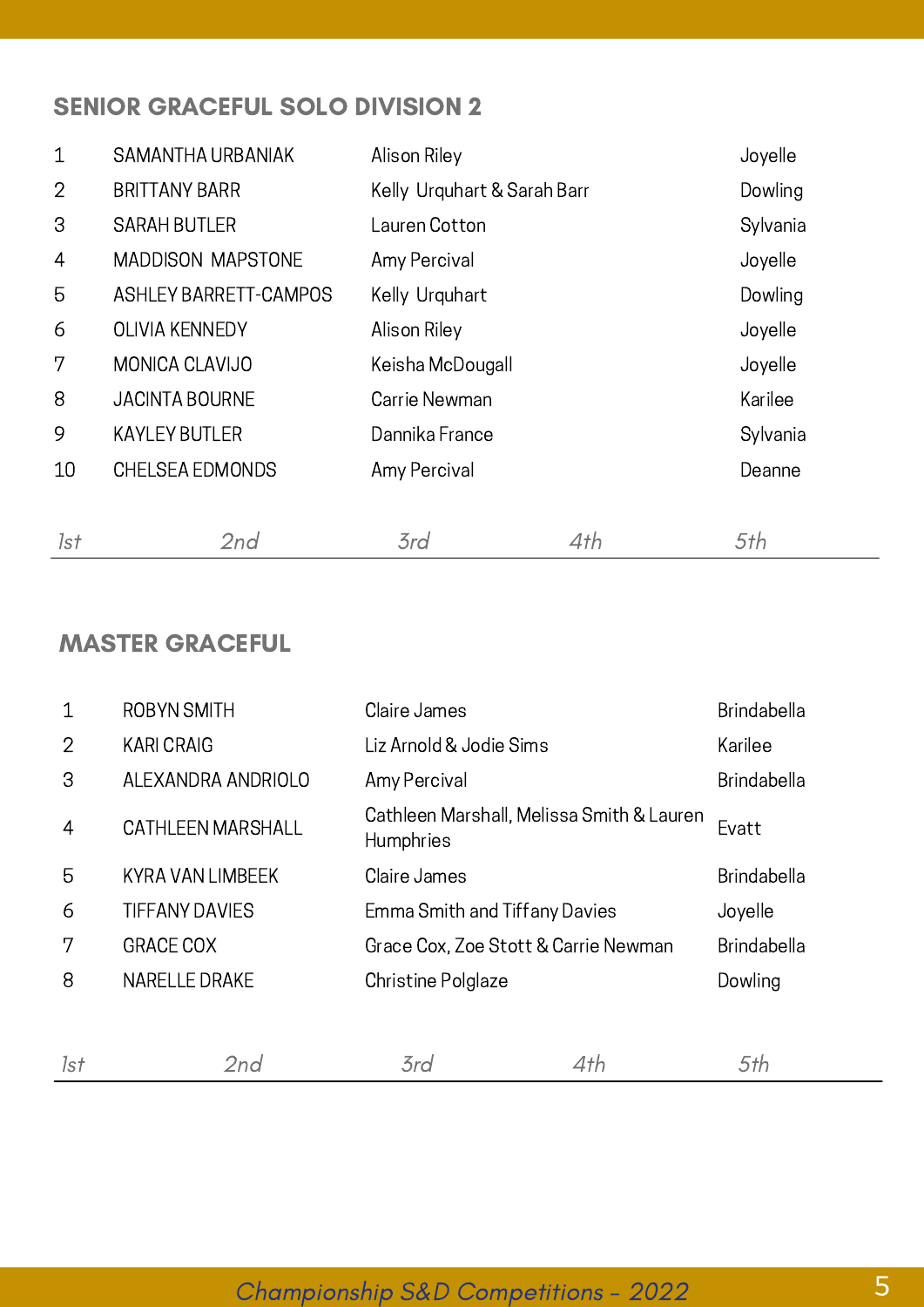# SATURDAY 14 MAY 2022

Adjudicator - Susan Anderson

## SESSION 2 9:30AM

#### TINIES CALISTHENIC SOLO NOVICE

| $\mathbf 1$    | CHARLOTTE HANCOCK         | Hannah Webb                                 | Evatt              |
|----------------|---------------------------|---------------------------------------------|--------------------|
| $\overline{2}$ | <b>EVIE BENSON</b>        | Alison Riley                                | Joyelle            |
| 3              | <b>ABBY EVESTON</b>       | Jessica Phokos                              | Karilee            |
| 4              | RUBY NOWLAND              | Abbie Matthews & Taryn Leslie               | Karilee            |
| 5              | <b>EVIE GREEP</b>         | Dannielle Moufarrige                        | Evatt              |
| 6              | PEYTON JONES              | Grace Cox                                   | <b>Brindabella</b> |
| 7              | <b>AMELIE GENTLE</b>      | Lillian Junakovic & Charlotte Dennis-Latter | Evatt              |
| 8              | CIARA ZAMMIT              | Danielle Lamour                             | Dowling            |
| 9              | MOMO ZHAO                 | Emma Jeffrey & Latoya Wong                  | Action             |
| 10             | <b>SARAH TRUDGIAN</b>     | Dannielle Moufarrige                        | Evatt              |
| 11             | REBEKAH CZERNY            | Tonya Whitney                               | Evatt              |
| 12             | <b>ALICE FITZPATRICK</b>  | Natalie Sainsbury                           | Karilee            |
| 13             | <b>MADELEINE GOELDNER</b> | Sarah Goodwin & Abbie Matthew               | Karilee            |

### Championship S&D Competitions - 2022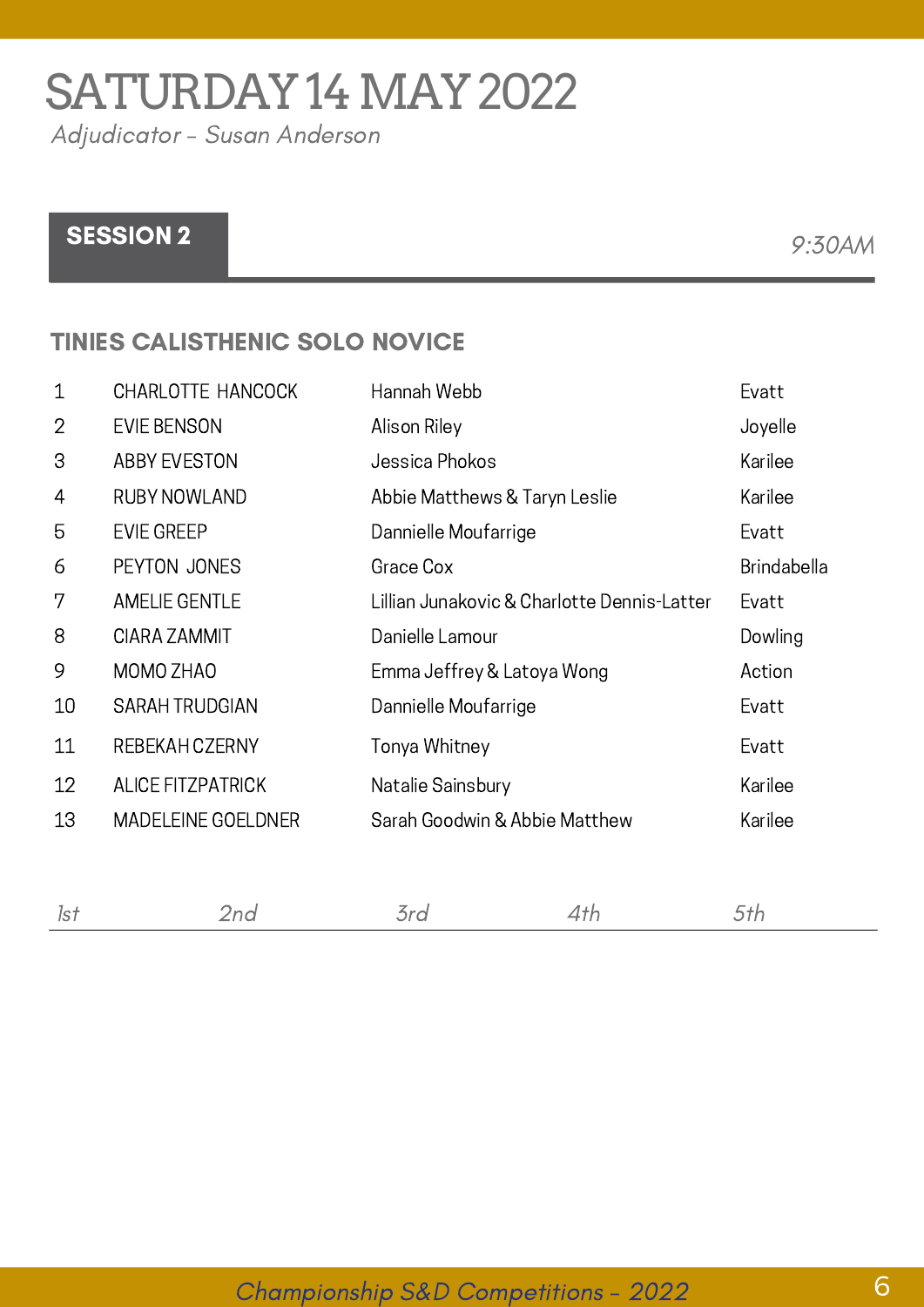#### SUB-JUNIOR CALISTHENIC SOLO NOVICE POOL A

| $\mathbf 1$    | REBECCA FLETCHER        | Grace Cox                       |     | Brindabella |
|----------------|-------------------------|---------------------------------|-----|-------------|
| $\overline{2}$ | ELIZA WATSON            | Taylor Bye                      |     | Karilee     |
| 3              | KAITLYN EDMOND          | Emma Smith                      |     | Joyelle     |
| 4              | <b>IMANI KUMAR</b>      | Isobel Signorini                |     | Evatt       |
| 5              | SOFIA AOUN              | Taylah Parr                     |     | Joyelle     |
| 6              | <b>DELANEY BRYNE</b>    | Emma Jeffrey                    |     | Action      |
| 7              | PHOEBE MCGUIRE          | Amie Allan                      |     | Action      |
| 8              | <b>SAGE FOWLER</b>      | Chloe Taunton & Jasmine Lachlan |     | Deanne      |
| 9              | <b>GEMMA WATERFORD</b>  | Taylah Parr                     |     | Joyelle     |
| 10             | <b>MAYA PHOUNPADITH</b> | Kaitlin Phelan                  |     | Evatt       |
| 11             | <b>BROOKE DERMODY</b>   | Phoebe Logan                    |     | Evatt       |
| 12             | <b>SUMMER FARR</b>      | Emma Jeffrey                    |     | Action      |
| 13             | <b>LACEY POWER</b>      | Claire Hall                     |     | Evatt       |
| 14             | <b>AMELIE KAISER</b>    | Louisa-Jane Barker              |     | Karilee     |
| 1st            | 2nd                     | 3rd                             | 4th | 5th         |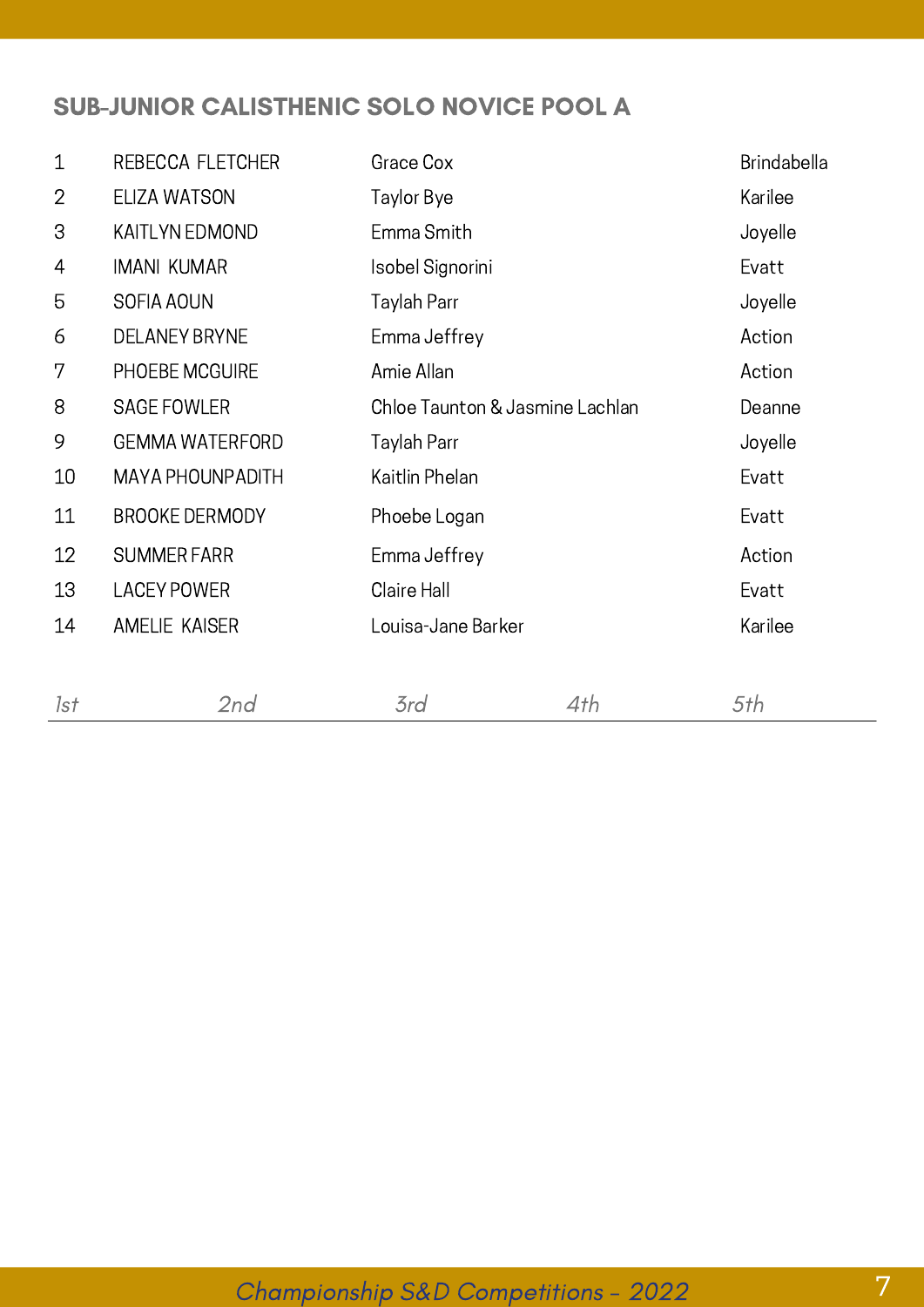#### SUB-JUNIOR CALISTHENIC SOLO NOVICE POOL B

| $\mathbf 1$    | <b>INDI-ROSE HATI</b> | Emma Jeffrey                   | Action  |
|----------------|-----------------------|--------------------------------|---------|
| $\overline{2}$ | AASHI RAAJ SRIVASTAVA | Isobel Signorini               | Evatt   |
| 3              | <b>RUBY BARTON</b>    | Tayla Schafrin                 | Action  |
| 4              | ANNABELLE LE          | Charlotte Jackson              | Action  |
| 5              | <b>ISLA ZAMMIT</b>    | Danielle Lamour                | Dowling |
| 6              | <b>VIOLET PIPE</b>    | Emma Jeffrey & Latoya Wong     | Action  |
| 7              | <b>ALEXIS BROWNE</b>  | Alice Humphries                | Evatt   |
| 8              | <b>JOYCE LIU</b>      | Emily Bourne & Samantha Bourne | Karilee |
| 9              | <b>SAVANNAH FARR</b>  | Emma Jeffrey & Latoya Wong     | Action  |
| 10             | <b>JORJA WALTON</b>   | Charlotte Jackson              | Action  |
| 11             | <b>ALICE HRSTIC</b>   | Jessica Phokos                 | Karilee |
| 12             | <b>ANA VULIC</b>      | Chelsea Edmonds                | Deanne  |
| 13             | REBECCA MINCHER       | Emma Jeffrey                   | Action  |
|                |                       |                                |         |
|                |                       |                                |         |

| 1st | 2nd | 3rd | 4th | .5th |
|-----|-----|-----|-----|------|
|     |     |     |     |      |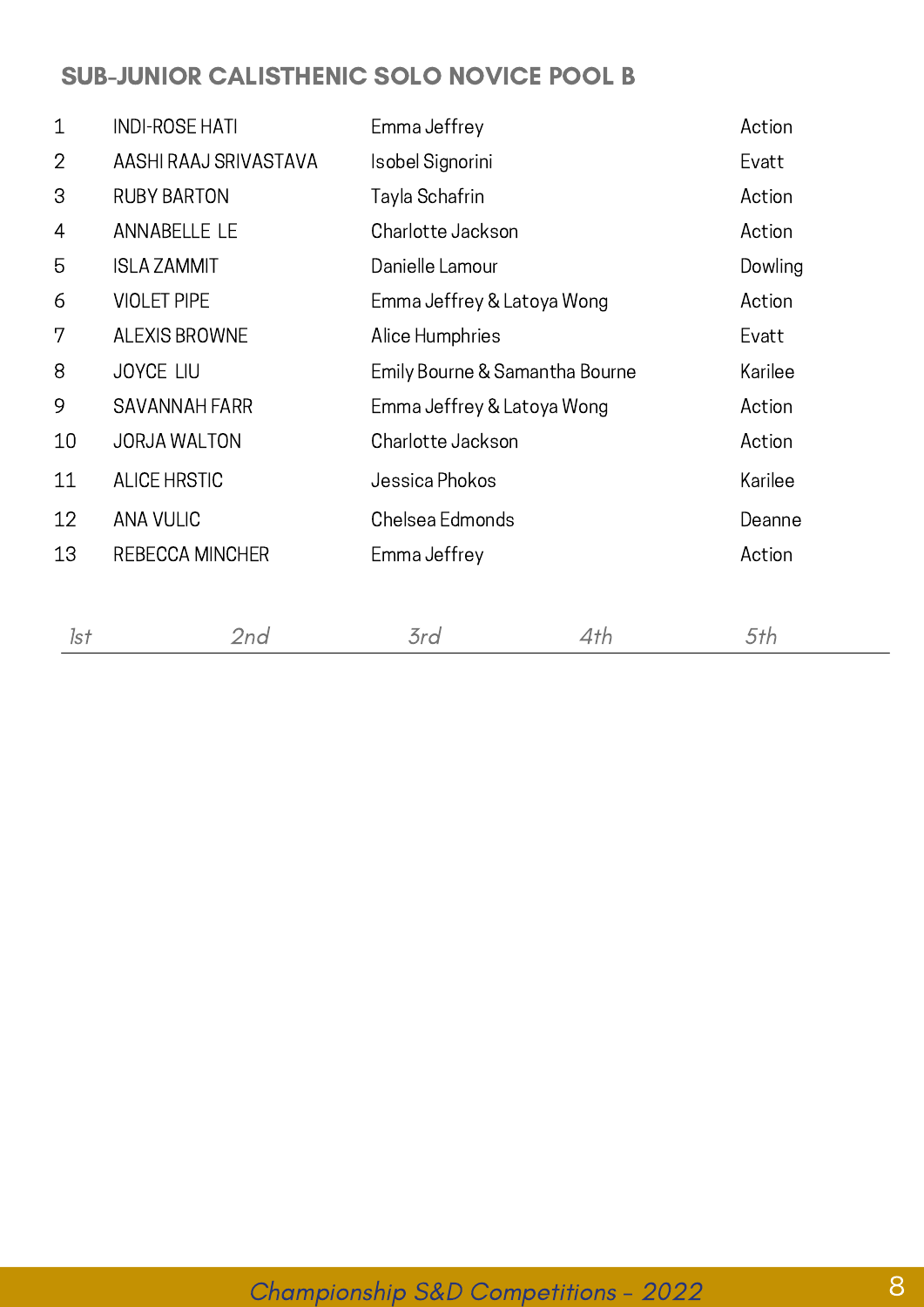## SESSION 3 12:50PM

#### SUB-JUNIOR CALISTHENIC SOLO DIVISION 2

| $\mathbf 1$    | <b>KYLAH SPINDLER</b>   | Amy Percival & Leila Rickman       |     | Brindabella        |
|----------------|-------------------------|------------------------------------|-----|--------------------|
| $\overline{2}$ | <b>BIANCA KING</b>      | <b>Tiffany Davies</b>              |     | Joyelle            |
| 3              | <b>ALICE GALLIFORD</b>  | Chelsea Edmonds                    |     | Deanne             |
| 4              | ZOE DRAKE-BROCKMAN      | Tayla Schafrin                     |     | Action             |
| 5              | <b>IZABELLA ATZE</b>    | Louisa-Jane Barker & Laura Stirton |     | Karilee            |
| 6              | <b>VICTORIA WALLACE</b> | Lauren Cotton                      |     | Sylvania           |
| 7              | <b>ELLIE WATERHOUSE</b> | Tayler Altinger                    |     | <b>Brindabella</b> |
| 8              | <b>STELLA FISHER</b>    | Keisha McDougall                   |     | Joyelle            |
| 9              | <b>LACEY WARREN</b>     | Amy Percival                       |     | Joyelle            |
|                |                         |                                    |     |                    |
| 1st            | 2nd                     | 3rd                                | 4th | 5th                |

#### JUNIOR CALISTHENIC SOLO DIVISION 4

|                | <b>ALICIA STAKELUM</b> | Lillian Junakovic           |     | Evatt   |
|----------------|------------------------|-----------------------------|-----|---------|
| $\overline{2}$ | <b>MADDISON LEIPER</b> | Alison Riley & Bella Coates |     | Joyelle |
| 3              | KAYLA JACK             | Rachel Holdway              |     | Karilee |
| $\overline{4}$ | <b>MADISON HYLAND</b>  | Jacqueline Dunn             |     | Karilee |
| 5              | REBEKAH MURRAY         | Lillian Junakovic           |     | Evatt   |
| 6              | <b>IVY MATHIESON</b>   | Sarah Goodwin               |     | Karilee |
|                |                        |                             |     |         |
| 1st            | 2nd                    | 3rd                         | 4th | 5th     |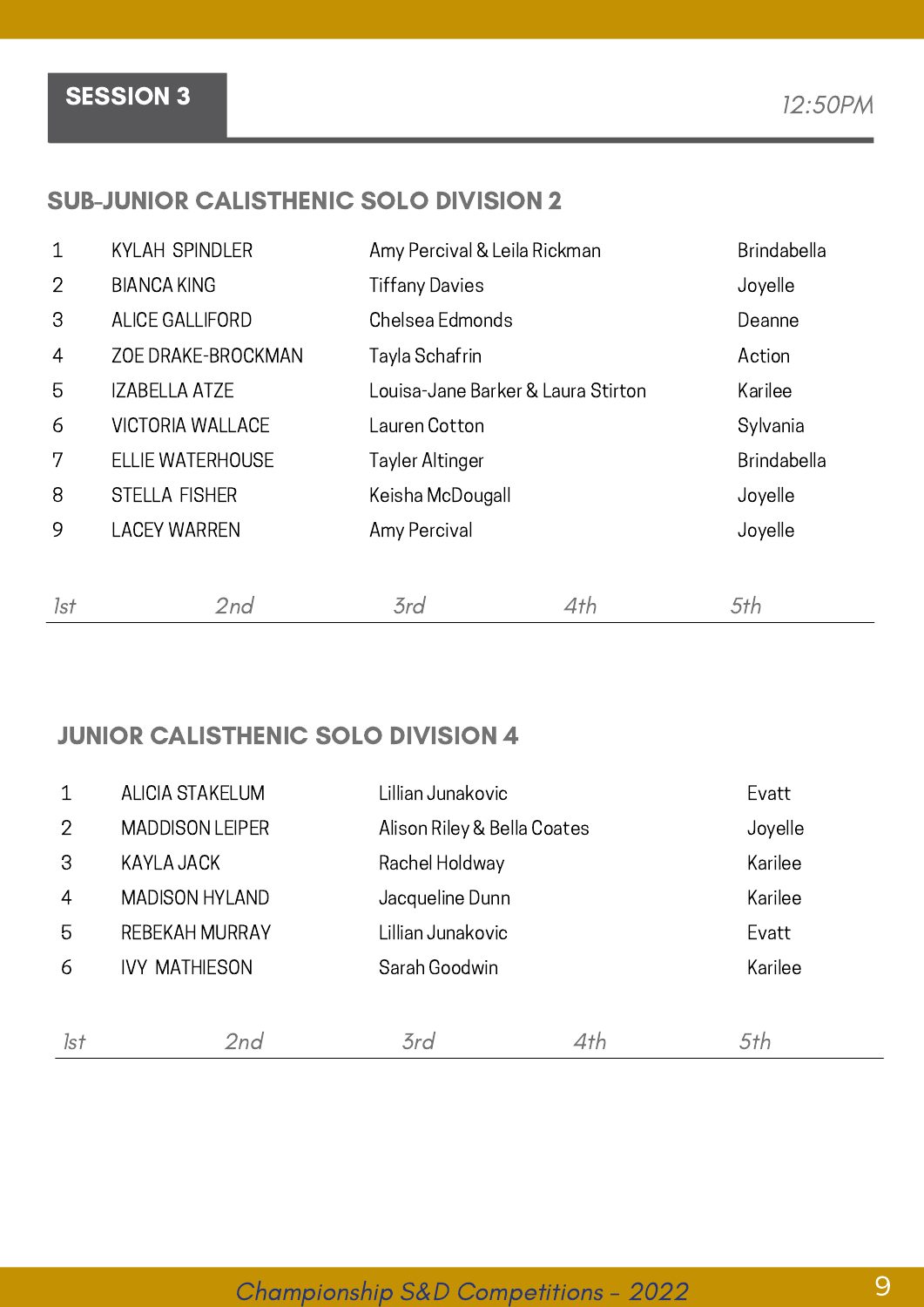#### JUNIORS CALISTHENIC SOLO DIVISION 3

| $\mathbf{1}$   | HANNAH CRUZ             | Alexandra Andriolo |     | <b>Brindabella</b> |
|----------------|-------------------------|--------------------|-----|--------------------|
| $\overline{2}$ | <b>BRIANNA LEIPER</b>   | Alison Riley       |     | Joyelle            |
| 3              | KIYAH SMITH             | Alexandra Andriolo |     | <b>Brindabella</b> |
| 4              | <b>ZALI RUITENBERG</b>  | Amie Allan         |     | Action             |
| 5              | <b>ISABELLA MCGRATH</b> | Samantha Urbaniak  |     | Joyelle            |
| 6              | <b>CLEA RILEY</b>       | Isabella Coates    |     | Joyelle            |
| 7              | <b>CHLOE BLACK</b>      | Caitlin Bradley    |     | Action             |
| 8              | <b>MACY MOULE</b>       | Emily Lim          |     | Joyelle            |
| 9              | <b>ANNALISE VANHALA</b> | Breanna Vanhala    |     | Joyelle            |
| 10             | <b>LILY FOSTER</b>      | Dannika France     |     | Sylvania           |
|                |                         |                    |     |                    |
| 1st            | 2nd                     | 3rd                | 4th | 5th                |

#### JUNIOR CALISTHENIC SOLO DIVISION 2

| $\mathbf{1}$ | ELYSSA RODDAM           | Tonya Whitney                   | Evatt              |
|--------------|-------------------------|---------------------------------|--------------------|
| 2            | <b>SCARLETT GLEESON</b> | Sarah-Jane Barr & Charlize Barr | Dowling            |
| 3            | <b>ELLA GREEN</b>       | Christie Capner                 | Action             |
| 4            | <b>LUCIA ACHESON</b>    | <b>Tiffany Davies</b>           | Joyelle            |
| 5            | <b>AISLINN BAKER</b>    | Emily Bourne & Samantha Bourne  | Karilee            |
| 6            | <b>ISABELLE FARLIE</b>  | Lara Haines & Amy Percival      | <b>Brindabella</b> |
| 7            | <b>KEELEY BOURKE</b>    | Taryn Leslie                    | Karilee            |
| 8            | PEYTON WHITE            | Taryn Leslie & Sarah Adam       | Karilee            |
| 9            | AMY WALLACE             | Lauren Cotton                   | Sylvania           |
| 10           | <b>DAISY PIPE</b>       | Caitlin Bradley                 | Action             |
| 11           | MIA VAN DEN BOOGAARD    | Leila Rickman & Amy Percival    | <b>Brindabella</b> |
| 12           | ALYSSA RUITENBERG       | Rebekah Allan                   | Action             |
|              |                         |                                 |                    |
|              |                         |                                 |                    |

1st 2nd 3rd 4th 5th

## Championship S&D Competitions - 2022 10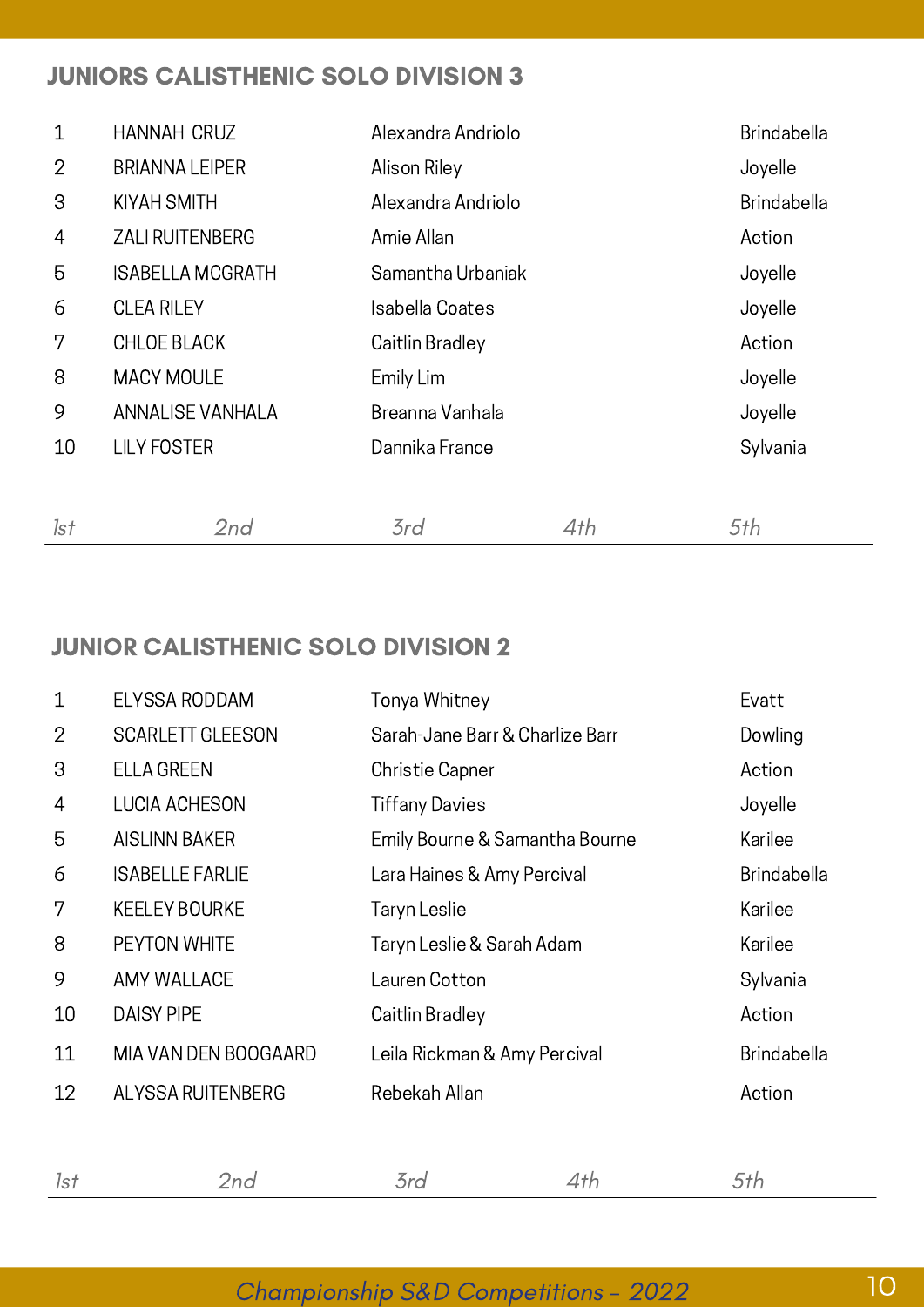#### INTERMEDIATE CALISTHENIC SOLO DIVISION 3

| $\mathbf 1$    | LEIHA MORRIS            | Cherie Bradley                      |     | Action   |
|----------------|-------------------------|-------------------------------------|-----|----------|
| $\overline{2}$ | LOUISE SIMPSON          | Jessye Muller                       |     | Karilee  |
| 3              | NATALIA SESELJA         | Phoebe Logan                        |     | Evatt    |
| 4              | <b>MELODIE RUSSELL</b>  | Alison Riley                        |     | Joyelle  |
| 5              | CHLOE COATES            | Isabella Coates & Samantha Urbaniak |     | Joyelle  |
| 6              | <b>KATIE MACKAY</b>     | Alice Humphries                     |     | Evatt    |
| 7              | <b>LARA RUITENBERG</b>  | Rebekah Allan                       |     | Action   |
| 8              | <b>LILY PIPE</b>        | Caitlin Bradley                     |     | Action   |
| 9              | <b>ANASTASIA MEGGOS</b> | Danielle Lamour                     |     | Dowling  |
| 10             | MELISSA VANHALA         | Alison Riley                        |     | Joyelle  |
| 11             | <b>ISABELLA DI NOLA</b> | <b>Brittany Barr</b>                |     | Dowling  |
| 12             | <b>TESS MULDOON</b>     | Alana Hayduk                        |     | Evatt    |
| 13             | <b>KEIRA FRANCE</b>     | Amanda Hardy                        |     | Sylvania |
| 14             | PIPPI-KEESIA ROWE       | Cherie Bradley                      |     | Action   |
| 1st            | 2nd                     | 3rd                                 | 4th | 5th      |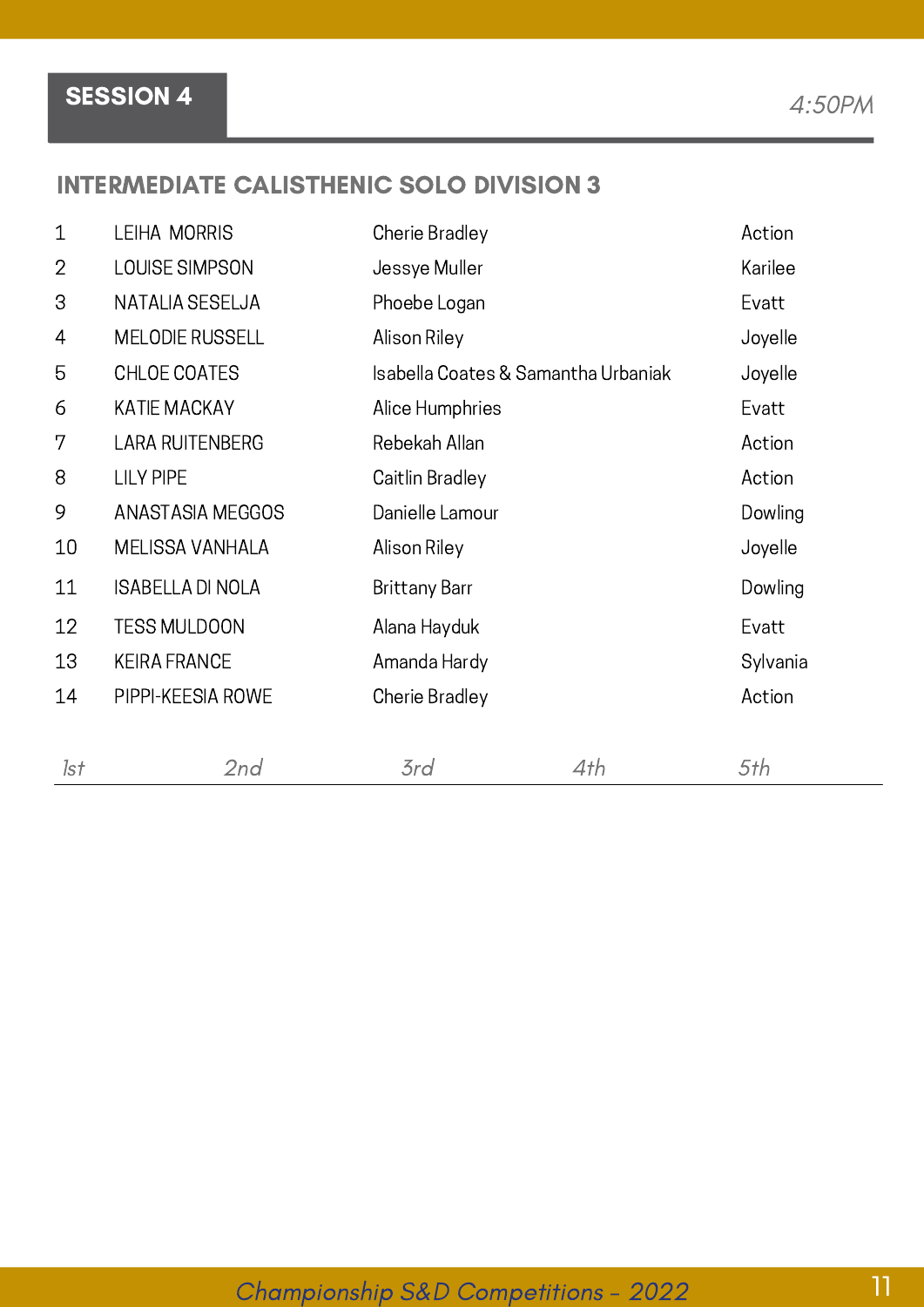#### INTERMEDIATE CALISTHENIC SOLO DIVISION 2

| $\mathbf 1$    | <b>SAMANTHA BAKER</b>    | Taylor Bye                 |     | Karilee  |
|----------------|--------------------------|----------------------------|-----|----------|
| $\overline{2}$ | <b>SIERRA HITCHEN</b>    | Emma Jeffrey & Latoya Wong |     | Action   |
| 3              | <b>ISABELLA STEDFORD</b> | Tonya Whitney              |     | Evatt    |
| 4              | <b>LAYLA DE JESUS</b>    | Danielle Lamour            |     | Dowling  |
| 5              | <b>JASMINE HOLTHOUSE</b> | Cherie Bradley             |     | Action   |
| 6              | EMMA COPELAND            | Kaitlin Phelan             |     | Evatt    |
| 7              | <b>MARY WALLACE</b>      | Lisa Wells                 |     | Sylvania |
| 8              | ELIZABETH MINCHER        | Emma Jeffrey               |     | Action   |
| 9              | <b>EMMA NICHOLSON</b>    | Stacie Howell              |     | Karilee  |
| 10             | <b>LUCIE BRENNAN</b>     | Isobel Signorini           |     | Evatt    |
| 11             | SOPHIE TABER             | Amie Allan                 |     | Action   |
| 1st            | 2nd                      | 3rd                        | 4th | 5th      |

#### JUNIORS GRACEFUL SOLO DIVISION 2

| $\mathbf 1$    | <b>CLEA RILEY</b>       | Alison Riley                   |     | Joyelle            |
|----------------|-------------------------|--------------------------------|-----|--------------------|
| $\overline{2}$ | <b>DAISY PIPE</b>       | Emma Jeffrey & Latoya Wong     |     | Action             |
| 3              | DANIELLA VANHALA        | Breanna Vanhala                |     | Joyelle            |
| $\overline{4}$ | <b>AISLINN BAKER</b>    | Emily Bourne & Samantha Bourne |     | Karilee            |
| 5              | <b>SCARLETT GLEESON</b> | Narelle Drake                  |     | Dowling            |
| 6              | <b>LILY FOSTER</b>      | Lisa Wells                     |     | Sylvania           |
| 7              | <b>REBEKAH MURRAY</b>   | Lillian Junakovic              |     | Evatt              |
| 8              | LILIJANA IVANOVSKA      | Isobel Signorini               |     | Evatt              |
| 9              | AMELIA LITTLEWOOD       | Alexandra Andriolo             |     | <b>Brindabella</b> |
|                |                         |                                |     |                    |
| 1st            | 2nd                     | 3rd                            | 4th | 5th                |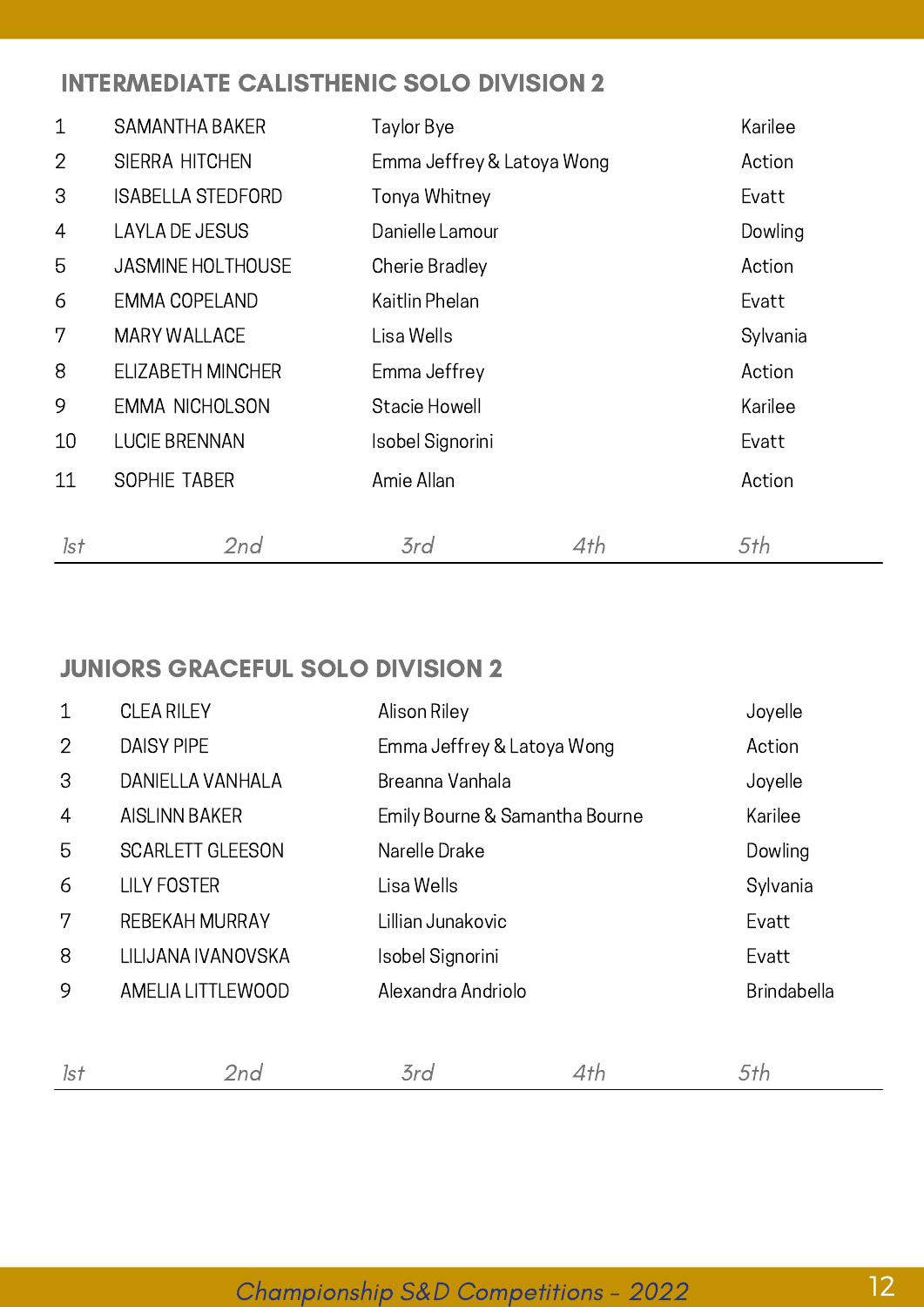# SATURDAY21MAY2022

Adjudicators - Juliette Barry, Di Lukey & Sarah Chalmers

## SESSION 5 9:30AM

#### SUB-JUNIOR CALISTHENIC SOLO DIVISION 1

| $\mathbf 1$    | <b>CHLOE WIRTH</b>       | Tonya Whitney        |     | Evatt              |
|----------------|--------------------------|----------------------|-----|--------------------|
| $\overline{2}$ | <b>KIERA SPEERS</b>      | Taryn Leslie         |     | Karilee            |
| 3              | <b>GRACE FITZPATRICK</b> | Natalie Sainsbury    |     | Karilee            |
| 4              | ELLA BODROZIC            | Chelsea Edmonds      |     | Deanne             |
| 5              | SOPHIE COTTON            | Lauren Cotton        |     | Sylvania           |
| 6              | <b>MIA SORENSEN</b>      | Dannielle Moufarrige |     | Evatt              |
| 7              | <b>SIOBHAN KELLY</b>     | Kasey Galloway       |     | Karilee            |
| 8              | <b>EMMA HOBSON</b>       | Sarah Goodwin        |     | Karilee            |
| 9              | <b>MOLLY MACKENZIE</b>   | Caitlin Waser        |     | Deanne             |
| 10             | CHARLOTTE LITTLEWOOD     | Alexandra Andriolo   |     | <b>Brindabella</b> |
| 11             | <b>SARAH RICHARDS</b>    | Danielle Lamour      |     | Dowling            |
|                |                          |                      |     |                    |
| 1st            | 2nd                      | 3rd                  | 4th | 5th                |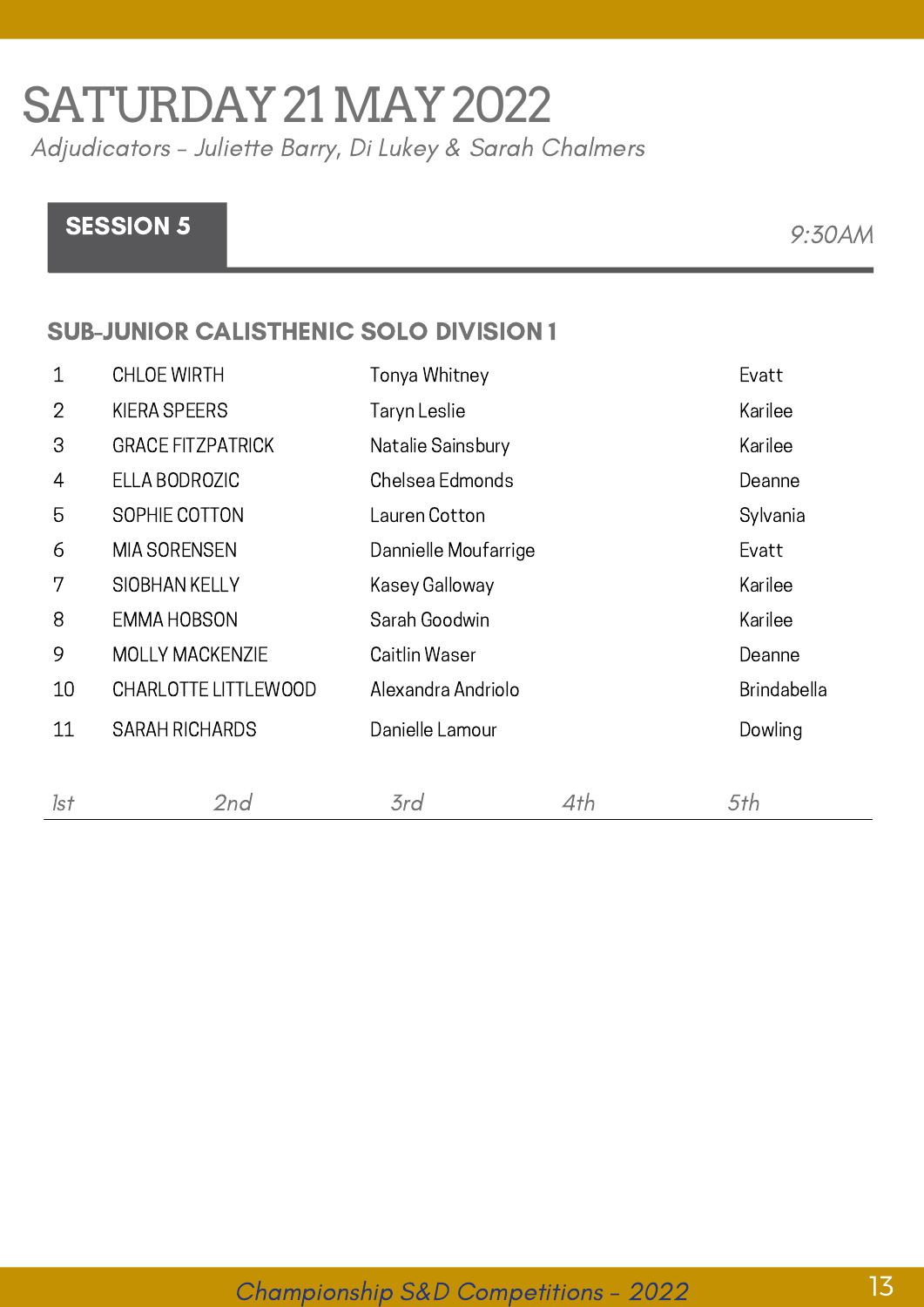#### JUNIOR CALISTHENIC SOLO DIVISION 1

| $\mathbf 1$    | <b>AMELIE PHOUNPADITH</b> | Kaitlin Phelan       |     | Evatt    |
|----------------|---------------------------|----------------------|-----|----------|
| $\overline{2}$ | MIA HALL                  | Emily Lim            |     | Joyelle  |
| 3              | <b>MARY CARROLL</b>       | <b>Madison Power</b> |     | Evatt    |
| 4              | ELLIE MA                  | Tonya Whitney        |     | Evatt    |
| 5              | <b>ELLA FRANCE</b>        | Amanda Hardy         |     | Sylvania |
| 6              | <b>SKYE WILDER</b>        | Louisa-Jane Barker   |     | Karilee  |
| 7              | ZOE CERNE                 | Rachel Holdway       |     | Karilee  |
| 8              | <b>MARIJA ISON</b>        | Tonya Whitney        |     | Evatt    |
| 9              | ASHLEIGH HOBDEN           | Kaitlin Phelan       |     | Evatt    |
| 10             | <b>ELKE SPEERS</b>        | Taryn Leslie         |     | Karilee  |
| 11             | <b>LAYLA ELLIOTT</b>      | Dannika France       |     | Sylvania |
| 12             | <b>VIOLET POPE</b>        | Lillian Junakovic    |     | Evatt    |
| 13             | <b>KYLA WILLIS</b>        | Samantha Bourne      |     | Karilee  |
| 14             | MAEVE JOLLY               | Tonya Whitney        |     | Evatt    |
| 15             | <b>IVY NOWLAND</b>        | Taryn Leslie         |     | Karilee  |
| 1st            | 2nd                       | 3rd                  | 4th | 5th      |

#### SUB-JUNIOR CALISTHENIC SOLO CHAMPIONSHIP DIVISION

| $\mathbf 1$    | <b>SARAH HIND</b>         | Dannielle Moufarrige             |     | Evatt   |
|----------------|---------------------------|----------------------------------|-----|---------|
| $\overline{2}$ | ELIZABETH HOBDEN          | Lillian Junakovic                |     | Evatt   |
| 3              | <b>LEXIE KELLY</b>        | Caitlin Bradley & Cherie Bradley |     | Action  |
| $\overline{4}$ | <b>LARA STEPHENSON</b>    | Natalie Sainsbury                |     | Karilee |
| 5              | <b>STEPHANIE GOELDNER</b> | Sarah Goodwin                    |     | Karilee |
| 6              | DAVENEY PRAJOGO           | Simone Barker                    |     | Karilee |
| 7              | <b>LARA HODGE</b>         | Chelsea Edmonds & Katie Reber    |     | Deanne  |
| 8              | <b>HOLLY CERNE</b>        | Rachel Holdway                   |     | Karilee |
| 9              | <b>LOLA BRUNET</b>        | <b>Madison Power</b>             |     |         |
| 10             | NICOLE WANG               | Olivia Hall & Claire Hall        |     | Evatt   |
|                |                           |                                  |     |         |
| 1st            | 2nd                       | 3rd                              | 4th | 5th     |

### Championship S&D Competitions - 2022 14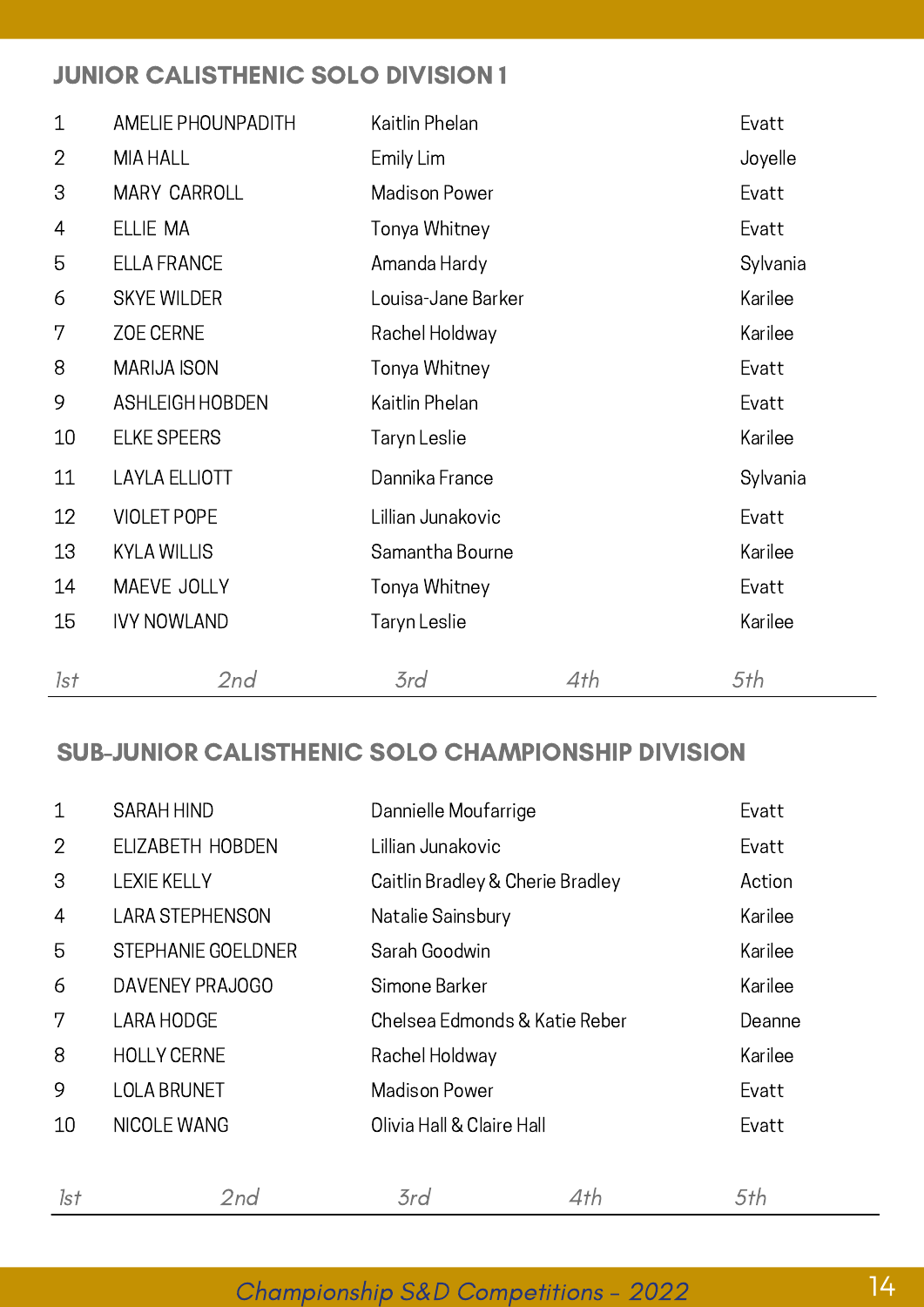#### JUNIOR CALISTHENIC SOLO CHAMPIONSHIP DIVISION

| $\mathbf 1$    | <b>MACKENZIE HOLDWAY</b> | Rachel Holdway                   |     | Karilee |
|----------------|--------------------------|----------------------------------|-----|---------|
| $\overline{2}$ | <b>AVA DWYER</b>         | Danielle Lamour                  |     |         |
| 3              | <b>CHARLI TARGETT</b>    | Meredith Jackson                 |     | Evatt   |
| 4              | <b>HOLLIE DARRAGH</b>    | Kari Turnbull                    |     | Evatt   |
| 5              | AMELIE GRAHAM            | Valeria Volkova                  |     | Joyelle |
| 6              | <b>BELLA POPE</b>        | Lillian Junakovic                |     | Evatt   |
| 7              | <b>BEATRIX FRIEDMAN</b>  | Samantha Bourne                  |     | Karilee |
| 8              | <b>ISLA ELLISON</b>      | Taylor Bye                       |     | Karilee |
| 9              | <b>CHELSEA KELLY</b>     | Caitlin Bradley & Cherie Bradley |     | Evatt   |
| 10             | <b>ANNABELLE FIELD</b>   | Kari Turnbull                    |     | Evatt   |
| 11             | <b>OLIVIA EVESTON</b>    | Jessica Phokos                   |     | Karilee |
| 12             | <b>LIBERTY BATMAN</b>    | Taryn Leslie                     |     | Karilee |
| 13             | <b>JADE MCCALLUM</b>     | Tonya Whitney                    |     | Evatt   |
|                |                          |                                  |     |         |
| 1st            | 2nd                      | 3rd                              | 4th | 5th     |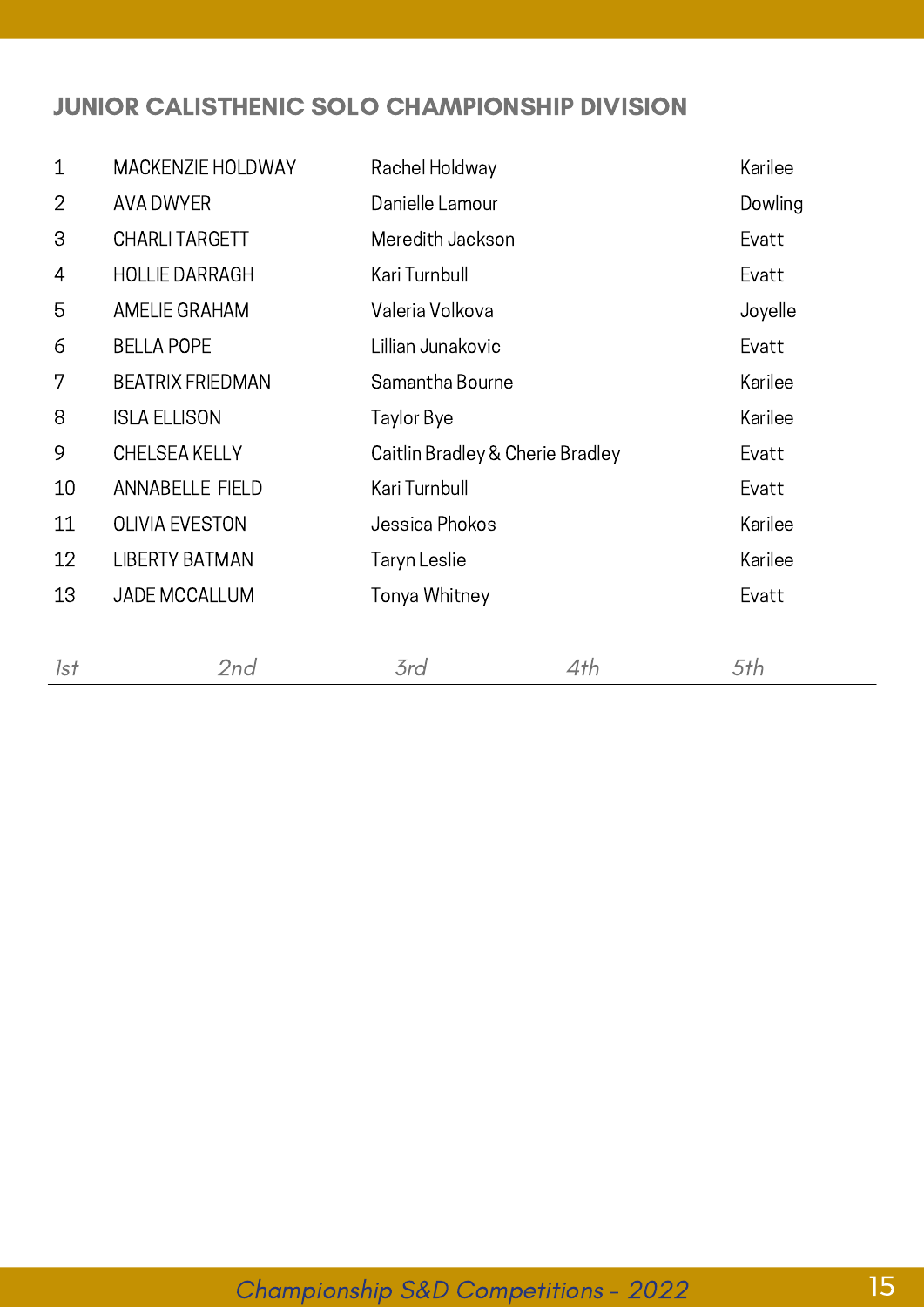SESSION 6 2:10PM

#### INTERMEDIATE CALISTHENIC SOLO DIVISION 1

| $\mathbf 1$    | SOPHIE KNIGHT             | Jessye Muller               | Karilee |
|----------------|---------------------------|-----------------------------|---------|
| $\overline{2}$ | <b>MIA WRIGHT</b>         | Simone Barker               | Karilee |
| 3              | <b>MADDIE BETTS</b>       | Olivia Hall                 | Evatt   |
| 4              | KAHLAN BAKER              | Kasey Galloway              | Karilee |
| 5              | <b>EMILY VU</b>           | Taylor Bye                  | Karilee |
| 6              | <b>BONNIE HARDY</b>       | Meredith Jackson            | Karilee |
| 7              | <b>TEAGAN ARMOUR</b>      | Cathleen Marshall           | Evatt   |
| 8              | MIA DOWIE                 | Emma Smith & Olivia Kennedy | Joyelle |
| 9              | <b>ALYSSA PERMAN</b>      | Samantha Bourne             | Karilee |
| 10             | <b>LILIAN HESSE CLAPP</b> | Emma Jeffrey                | Evatt   |
| 11             | <b>ELLA ROGERS</b>        | Stacie Howell               | Karilee |
| 12             | <b>MARISSA EDMONDS</b>    | Amy Percival                | Deanne  |
| 13             | <b>ASHLEY HAYDUK</b>      | Alana Hayduk                | Evatt   |
| 14             | <b>SUZANA RADIC</b>       | Lillian Junakovic           | Action  |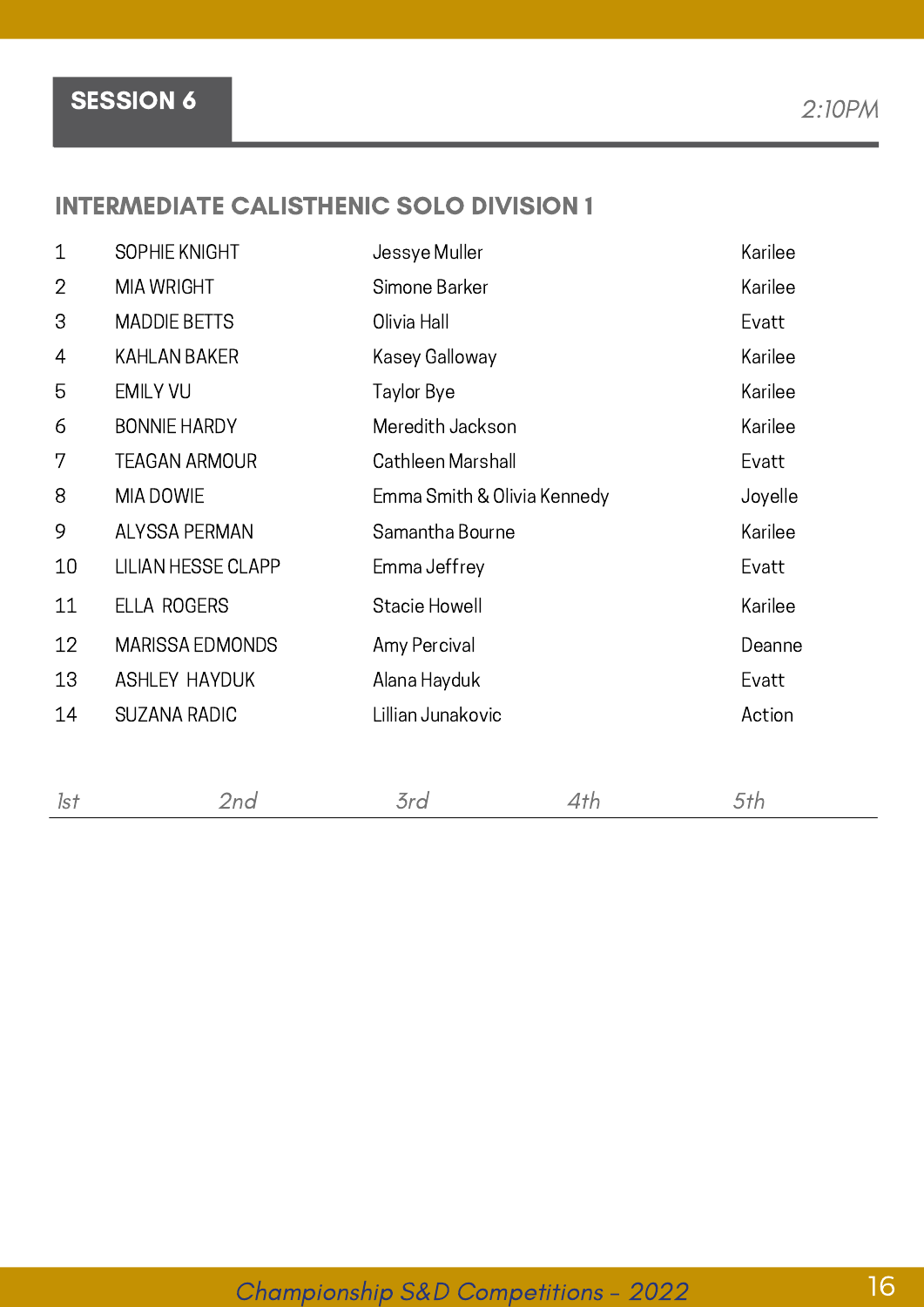#### SENIOR CALISTHENIC SOLO DIVISION 1

| $\mathbf{1}$   | <b>KASEY GALLOWAY</b>        | Jessica Phokos                  |     | Karilee            |
|----------------|------------------------------|---------------------------------|-----|--------------------|
| $\overline{2}$ | <b>OLIVIA KENNEDY</b>        | Alison Riley                    |     | Joyelle            |
| 3              | <b>MADI HORNE</b>            | Cherie Bradley                  |     | Evatt              |
| 4              | <b>MADDISON MAPSTONE</b>     | Amy Percival                    |     | Joyelle            |
| 5              | <b>ISABELLA LEMOS</b>        | Lisa Wells                      |     | Sylvania           |
| 6              | <b>BREANNA VANHALA</b>       | Alison Riley                    |     | Joyelle            |
| 7              | <b>JADE KESSEY</b>           | Dannika France                  |     | Sylvania           |
| 8              | <b>SARAH BUTLER</b>          | Lauren Cotton                   |     | Sylvania           |
| 9              | <b>TAYLAH PARR</b>           | <b>Tiffany Davies</b>           |     | Joyelle            |
| 10             | <b>ASHLEIGH CLARKE</b>       | Hannah Webb                     |     | Evatt              |
| 11             | <b>LARA HAINES</b>           | Amy Percival & Leila Rickman    |     | <b>Brindabella</b> |
| 12             | <b>ASHLEY BARRETT-CAMPOS</b> | Kelly Urquhart                  |     | Dowling            |
| 13             | <b>BRITTANY BARR</b>         | Sarah-Jane Barr & Brittany Barr |     | Dowling            |
| 14             | SAMANTHA URBANIAK            | Alison Riley                    |     | Joyelle            |
| 15             | MCKINLEY DARBY               | Taylor Bye                      |     | Karilee            |
| 1st            | 2nd                          | 3rd                             | 4th | 5th                |

#### SUB-JUNIOR DUO

| $\mathbf 1$    | <b>EMILY KENNEDY &amp; AMELIA</b><br><b>NICHOLLS</b>     |                               | Keisha McDougall & Shayla McDougall Joyelle |         |
|----------------|----------------------------------------------------------|-------------------------------|---------------------------------------------|---------|
| $\overline{2}$ | <b>ISLA ZAMMIT &amp; CIARA ZAMMIT</b>                    | Brittany Barr & Charlize Barr |                                             | Dowling |
| 3              | BROOKLYN SIMS-ERIKSEN &<br>STEPHANIE GOELDNER            | Kasey Galloway                |                                             | Karilee |
| $\overline{4}$ | <b>SCARLETT SMITHERS &amp; SIENNA</b><br><b>SMITHERS</b> | Tayla Schafrin                |                                             | Action  |
| 1st            | 2nd                                                      | 3rd                           | 4th                                         | 5th     |

## Championship S&D Competitions - 2022 17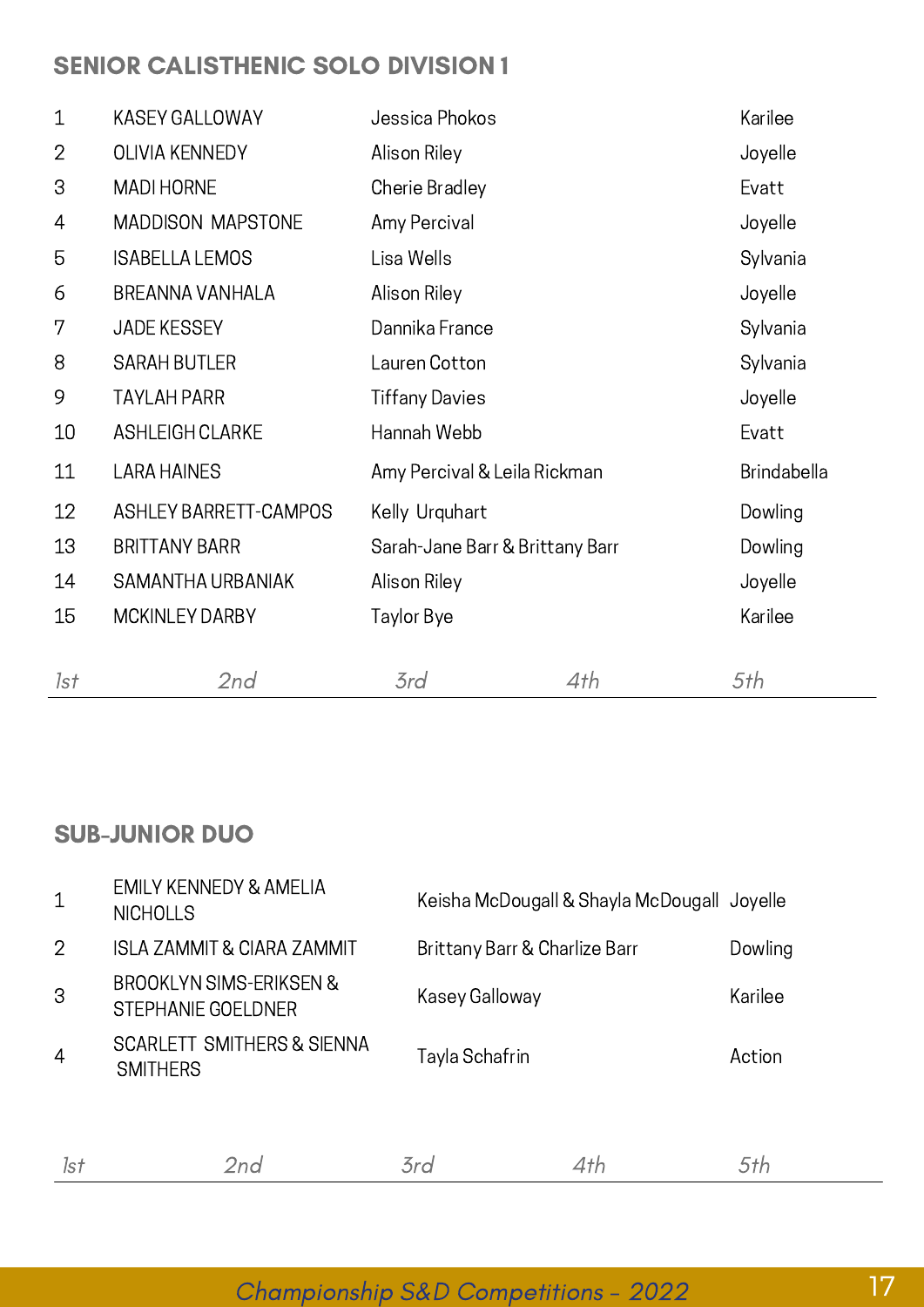#### JUNIOR DUO

| $\mathbf 1$    | <b>CLEA RILEY &amp; SOPHIE KENNEDY</b>              | Samantha Urbaniak                | Joyelle                   |
|----------------|-----------------------------------------------------|----------------------------------|---------------------------|
| $\overline{2}$ | RILEY BROWN & DAMARIS CHELUVAPPA Alexandra Andriolo |                                  | <b>Brindabella</b>        |
| 3              | <b>IVY NOWLAND &amp; IVY MATHIESON</b>              | Jacqueline Dunn                  | Karilee                   |
| 4              | ELLIE MA & JADE MCCALLUM                            | Tonya Whitney & Katherine Reber  | Evatt                     |
| 5              | LEXIE KELLY & CHELSEA KELLY                         | Cherie Bradley & Caitlin Bradley | <b>Action &amp; Evatt</b> |
| 6              | <b>CHARLI TARGETT &amp; HOLLIE DARRAGH</b>          | Meredith Jackson                 | Evatt                     |
| 7              | AMELIE PHOUNPADITH & ELYSSA<br><b>RODDAM</b>        | Kaitlin Phelan                   | Evatt                     |
| 8              | DAISY PIPE & EMMA LAWTON                            | Emma Jeffrey & Latoya Wong       | Action                    |
| 9              | ZOE CERNE & OLIVIA EVESTON                          | Rachel Holdway                   | Karilee                   |
| 10             | ELLA FRANCE & LAYLA ELLIOTT                         | Amanda Hardy                     | Sylvania                  |
| 11             | KIYAH SMITH & SIENNA PRPIC                          | Alexandra Andriolo               | <b>Brindabella</b>        |
| 12             | AISLINN BAKER & PEYTON WHITE                        | Emily Bourne & Samantha Bourne   | Karilee                   |
| 13             | MIA VAN DEN BOOGAARD & LUCIA<br><b>ACHESON</b>      | Tiffany Davies & Emma Smith      | BCC & Joyelle             |
| 14             | <b>BEATRIX FRIEDMAN &amp; SKYE WILDER</b>           | Louisa-Jane Barker               | Karilee                   |
|                |                                                     |                                  |                           |
|                |                                                     |                                  |                           |

|--|--|

#### SENIOR TRIO

| $\mathbf 1$    | SAMANTHA URBANIAK, ISABELLA COATES & Samantha Urbaniak, Bella<br><b>OLIVIA KENNEDY</b> |     | Coates & Olivia Kennedy                         | Joyelle |
|----------------|----------------------------------------------------------------------------------------|-----|-------------------------------------------------|---------|
| $\overline{2}$ | VALERIA VOLKOVA, SAMANTHA THOMAS &<br><b>EMILY LIM</b>                                 |     | Valeria Volkova, Emily Lim &<br>Samantha Thomas | Joyelle |
| 3              | JACQUELINE DUNN, LIBERTY BATMAN &<br><b>TARYN LESLIE</b>                               |     | Rachel Holdway                                  | Karilee |
| 1st            | 2nd                                                                                    | 3rd | 4th                                             |         |

Championship S&D Competitions - 2022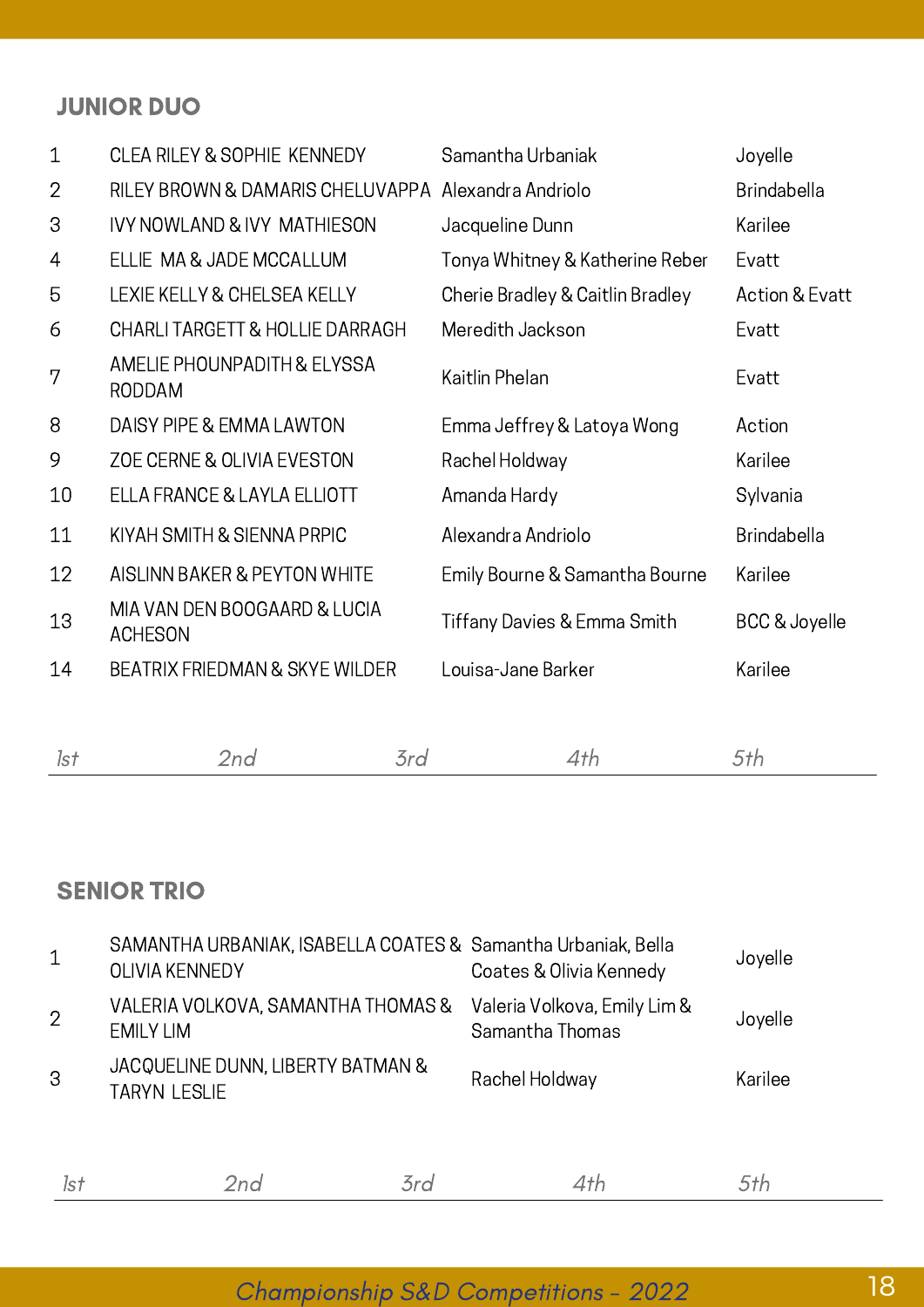#### INTERMEDIATE CALISTHENIC SOLO CHAMPIONSHIP DIVISION

| $\mathbf 1$    | <b>BONNIE WILDER</b>  | Meredith Jackson       |     | Karilee  |
|----------------|-----------------------|------------------------|-----|----------|
| $\overline{2}$ | <b>EVALINA LEE</b>    | Dannielle Moufarrige   |     | Evatt    |
| 3              | <b>CAITLIN ELFORD</b> | Kaari Toivonen         |     | Deanne   |
| $\overline{4}$ | <b>LILY DWYER</b>     | Danielle Lamour        |     | Dowling  |
| 5              | ELIZABETH MORTON      | Lisa Wells             |     | Sylvania |
| 6              | CHELSEA WOODWARD      | Rachel Holdway         |     | Karilee  |
| 7              | ANEIRA KOVACS         | <b>Christie Capner</b> |     | Action   |
| 8              | ELIZABETH BAROULINA   | Valeria Volkova        |     | Deanne   |
| 9              | <b>SHARNIE COPAT</b>  | Kaari Toivonen         |     | Deanne   |
| 10             | ANNIE NOGALIZA        | Alexandra Andriolo     |     | Deanne   |
|                |                       |                        |     |          |
| 1st            | 2nd                   | 3rd                    | 4th | 5th      |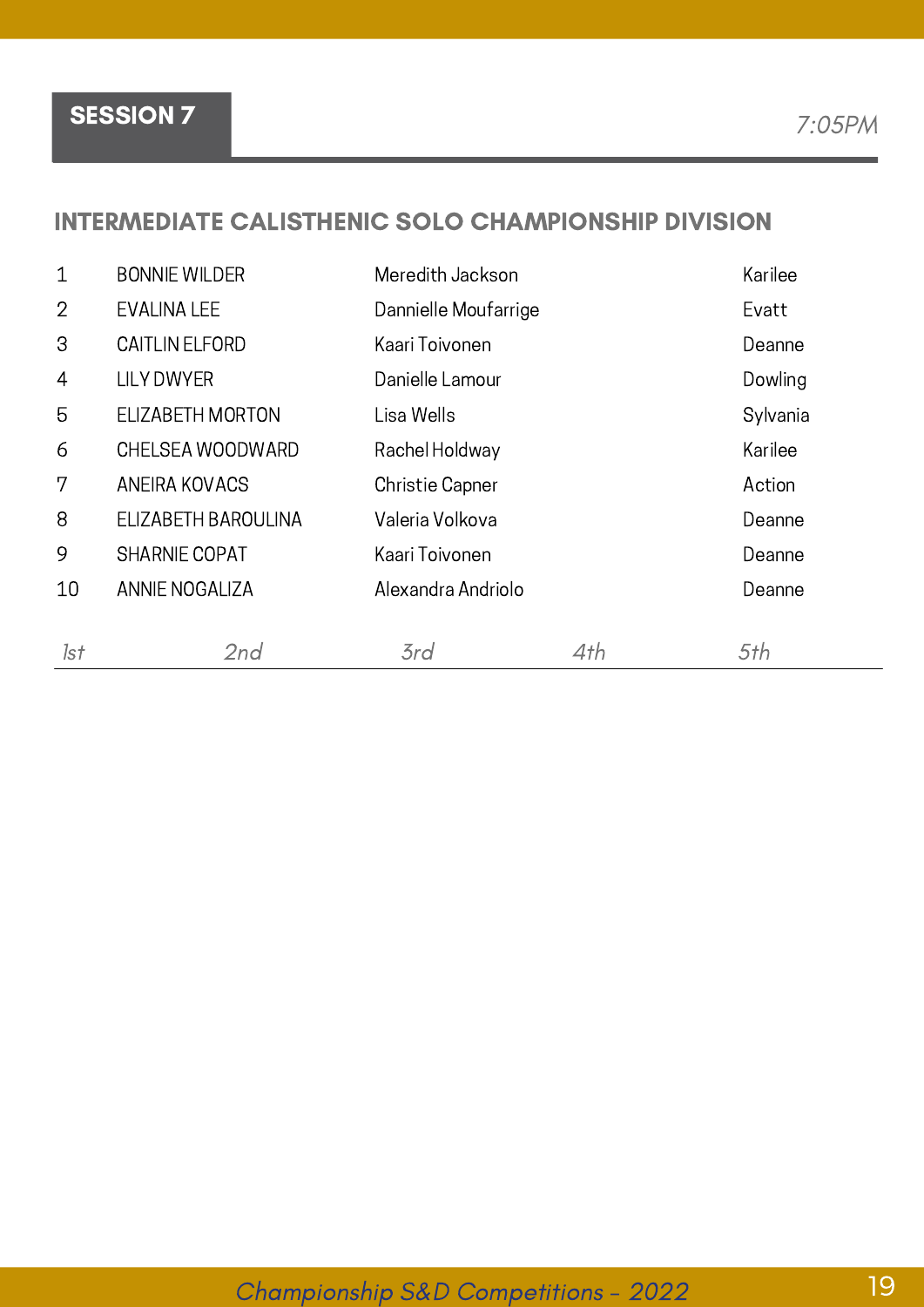#### SENIOR CALISTHENIC SOLO CHAMPIONSHIP DIVISION

| $\mathbf{1}$ | <b>MADISON POWER</b>   | Hannah Webb                  |     | Evatt   |
|--------------|------------------------|------------------------------|-----|---------|
| $\mathbf{2}$ | <b>TAYLOR BYE</b>      | Jessica Phokos               |     | Karilee |
| 3            | <b>ISABELLA COATES</b> | Alison Riley                 |     | Joyelle |
| 4            | JACQUELINE DUNN        | Meredith Jackson             |     | Karilee |
| 5            | <b>OLIVIA PRATT</b>    | Taylor Bye                   |     | Karilee |
| 6            | <b>CHARLIZE BARR</b>   | Sarah-Jane Barr              |     | Dowling |
| 7            | <b>TARYN LESLIE</b>    | Rachel Holdway               |     | Karilee |
| 8            | <b>EMILY LIM</b>       | Katherine Thomas & Emily Lim |     | Joyelle |
| 9            | <b>VALERIA VOLKOVA</b> | Valeria Volkova              |     | Joyelle |
| 10           | SAMANTHA THOMAS        | Samantha Thomas              |     | Joyelle |
| 11           | RHIANA ELFORD          | Kaari Toivonen               |     | Deanne  |
| 12           | <b>JOSEPHINE CHABI</b> | Narelle Drake                |     | Dowling |
| 13           | SOPHIE TAUNTON         | Caitlin Waser                |     | Deanne  |
| 14           | <b>SIMONE BARKER</b>   | Jessica Phokos               |     | Karilee |
|              |                        |                              |     |         |
| 1st          | 2nd                    | 3rd                          | 4th | 5th     |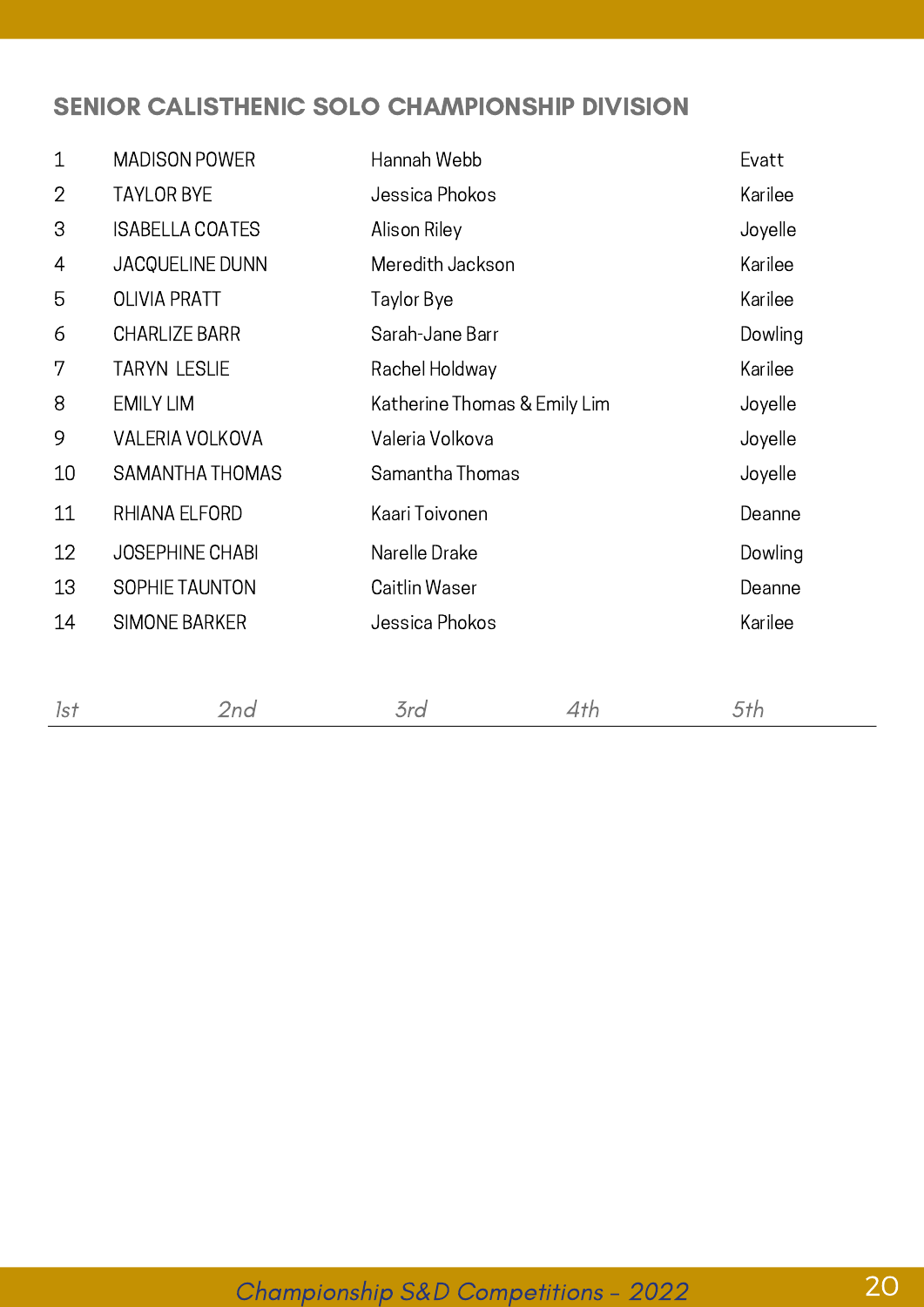# SUNDAY22MAY2022

Adjudicators - Juliette Barry, Di Lukey & Sarah Chalmers

## SESSION 8 8:30AM

#### SUB-JUNIOR GRACEFUL SOLO OPEN

| Karilee |
|---------|
|         |
| Dowling |
| Action  |
| Evatt   |
| Karilee |
| Deanne  |
| Evatt   |
| Karilee |
| Dowling |
| Karilee |
| Deanne  |
| Karilee |
|         |

| 1st | 'nd | $\rightarrow$<br>erd. | Τh | ヘナわ |
|-----|-----|-----------------------|----|-----|
|     |     |                       |    |     |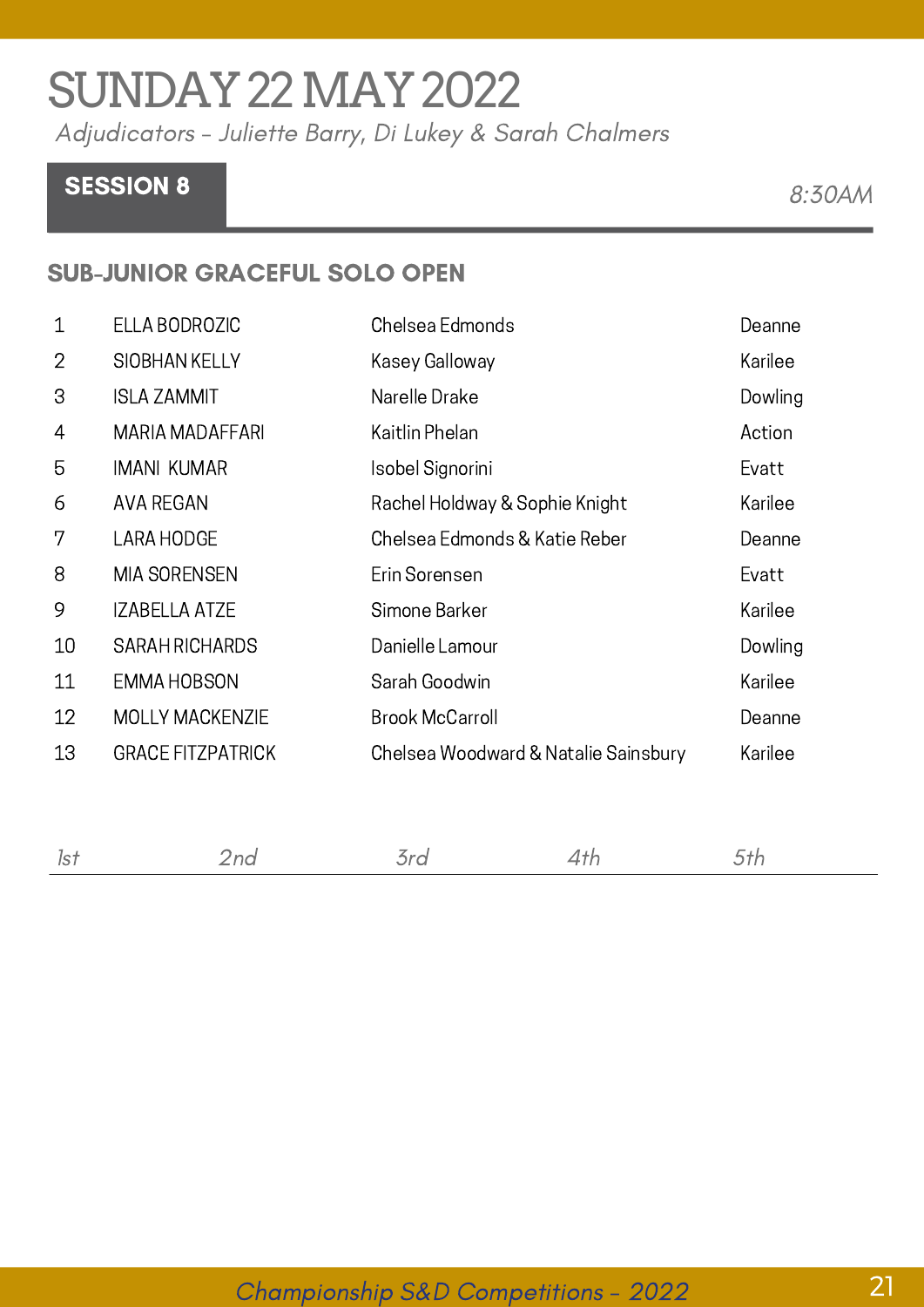#### JUNIOR GRACEFUL SOLO DIVISION 1

| 1   | <b>VIOLET POPE</b>      | Lillian Junakovic    |     | Evatt              |
|-----|-------------------------|----------------------|-----|--------------------|
| 2   | AVA DWYER               | Megan Belton         |     | Dowling            |
| 3   | <b>ELYSSA RODDAM</b>    | Tonya Whitney        |     | Evatt              |
| 4   | <b>BEATRIX FRIEDMAN</b> | Samantha Bourne      |     | Karilee            |
| 5   | <b>ASHLEIGH HOBDEN</b>  | Kaitlin Phelan       |     | Evatt              |
| 6   | <b>MARY CARROLL</b>     | <b>Madison Power</b> |     | Evatt              |
| 7   | <b>RILEY BROWN</b>      | Carrie Newman        |     | <b>Brindabella</b> |
| 8   | <b>SKYE WILDER</b>      | Louisa-Jane Barker   |     | Karilee            |
| 9   | <b>KYLA WILLIS</b>      | Samantha Bourne      |     | Karilee            |
| 10  | ERIN WILSON             | Rachael Phelan       |     | Evatt              |
| 11  | <b>MARIJA ISON</b>      | Tonya Whitney        |     | Evatt              |
| 12  | PAIGE YONG              | Lauren Humphries     |     | Evatt              |
|     |                         |                      |     |                    |
| 1st | 2nd                     | 3rd                  | 4th | 5th                |

#### INTERMEDIATE DUO DIVISION 1

| $\mathbf{1}$   | AMELIA CHRISTIAN & CHLOE COATES         | Taylah Parr                   | Joyelle  |
|----------------|-----------------------------------------|-------------------------------|----------|
| $\overline{2}$ | NATASHA KING & MELODIE RUSSEL           | Emily Lim                     | Joyelle  |
| 3              | <b>EMMA NICHOLSON &amp; ELLA ROGERS</b> | Stacie Howell                 | Karilee  |
| $\overline{4}$ | CHLOE HOLGATE & RUBY INNES              | Rachael Phelan                | Evatt    |
| 5              | JASMINE HOOPER & KAHLAN BAKER           | Jessye Muller                 | Karilee  |
| 6              | ANASTASIA MEGGOS & JORDYN PERKINS       | Danielle Lamour               | Dowling  |
| 7              | MARY WALLACE & ELIZABETH DIXON          | Josephine Chabi               | Sylvania |
| 8              | LAYLA DE JESUS & ISABELLA DI NOLA       | Brittany Barr & Charlize Barr | Dowling  |
| 9              | ABBIE MATHEW & SAMANTHA BAKER           | Taylor Bye                    | Karilee  |
| 10             | AVA LADD & SAMANTHA BURNS               | Taylor Burns                  | Evatt    |
| 11             | AMELIA ELLIOTT & ISABELLE ELLIOTT       | Amanda Hardy                  | Sylvania |
| 1st            | 2nd                                     | 3rd<br>4th                    | 5th      |

## Championship S&D Competitions - 2022 22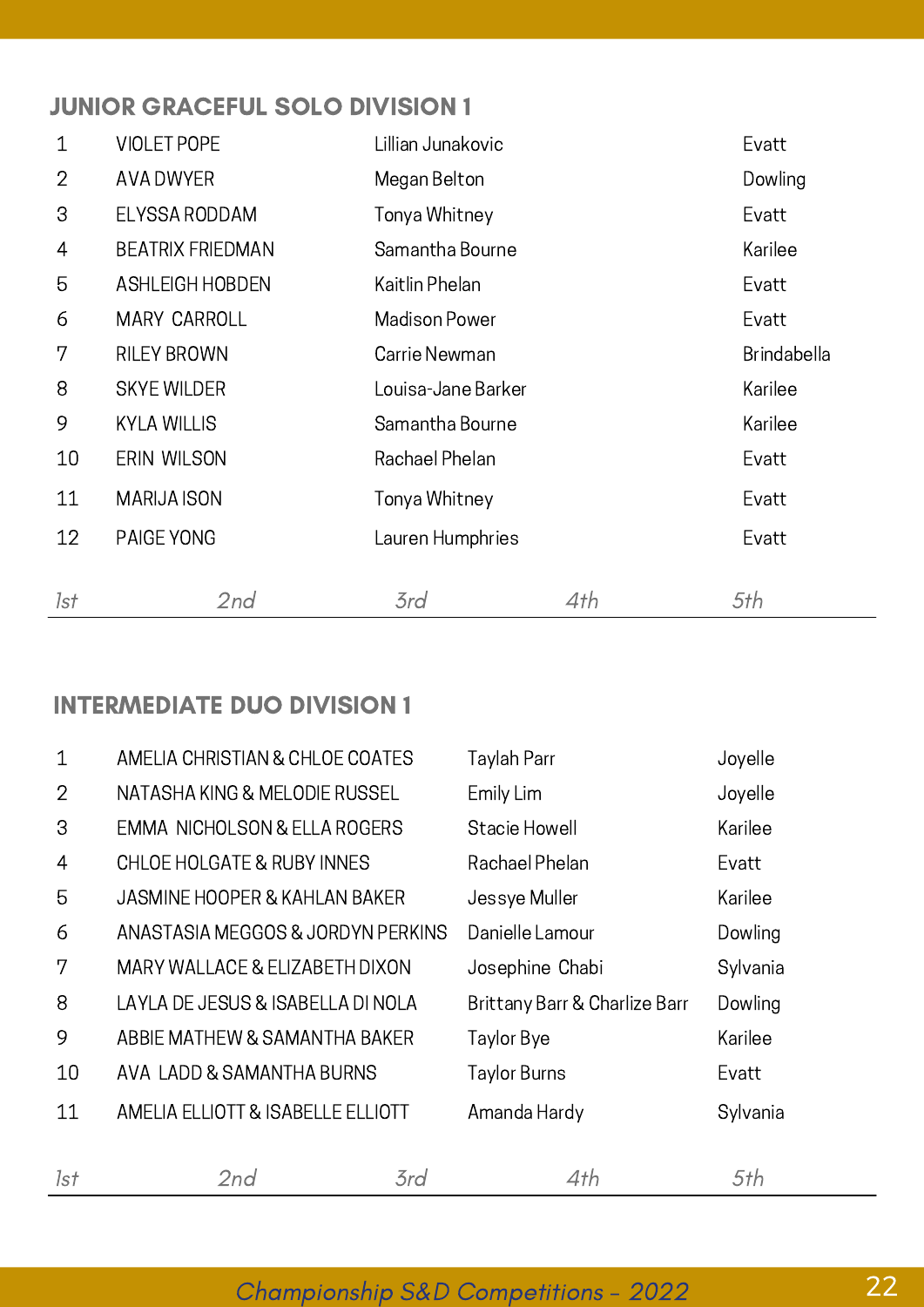#### INTERMEDIATE DUO CHAMPIONSHIP DIVISION

| $\mathbf{1}$   | CAITLIN ELFORD & TALIA DI PLACIDO        | Kaari Toivonen & Lizzy Nethery Deanne |         |
|----------------|------------------------------------------|---------------------------------------|---------|
| 2              | LILY DWYER & AVA DWYER                   | Danielle Lamour                       | Dowling |
| 3              | AMELIE GRAHAM & MIA DOWIE                | Alison Riley                          | Joyelle |
| $\overline{4}$ | SHARNIE COPAT & ANNIE NOGALIZA           | Grace Cox                             | Deanne  |
| 5              | SOPHIE HIND & CHELSEA WOODWARD           | Dannielle Moufarrige                  | Evatt   |
| 6              | <b>BONNIE HARDY &amp; MIA WRIGHT</b>     | Simone Barker                         | Karilee |
| 7              | ELLA KOCH & EMMA KENNEDY                 | Emily Lim                             | Joyelle |
| 8              | <b>BONNIE WILDER &amp; ISABEL TURLEY</b> | Meredith Jackson                      | Karilee |

#### SENIOR DUO

| $\mathbf 1$    | VALERIA VOLKOVA & SAMANTHA<br><b>THOMAS</b>   |     | Valeria Volkova & Samantha Thomas     | Joyelle  |
|----------------|-----------------------------------------------|-----|---------------------------------------|----------|
| $\overline{2}$ | LARA HAINES & LEILA RICKMAN                   |     | Amy Percival                          | Joyelle  |
| 3              | <b>KAYLEY BUTLER &amp; SARAH BUTLER</b>       |     | Lauren Cotton                         | Sylvania |
| $\overline{4}$ | CHARLIZE BARR & BRITTANY BARR                 |     | Sarah-Jane Barr                       | Dowling  |
| 5              | BELLA COATES & SAMANTHA URBANIAK Alison Riley |     |                                       | Joyelle  |
| 6              | <b>TAYLAH PARR &amp; CHARLOTTE EGAN</b>       |     | Katherine Thomas & Samantha<br>Thomas | Joyelle  |
| 7              | TARYN LESLIE & JACQUELINE DUNN                |     | Rachel Holdway                        | Karilee  |
|                |                                               |     |                                       |          |
| Isf            | 2nd                                           | 3rd | 4th                                   | 5th      |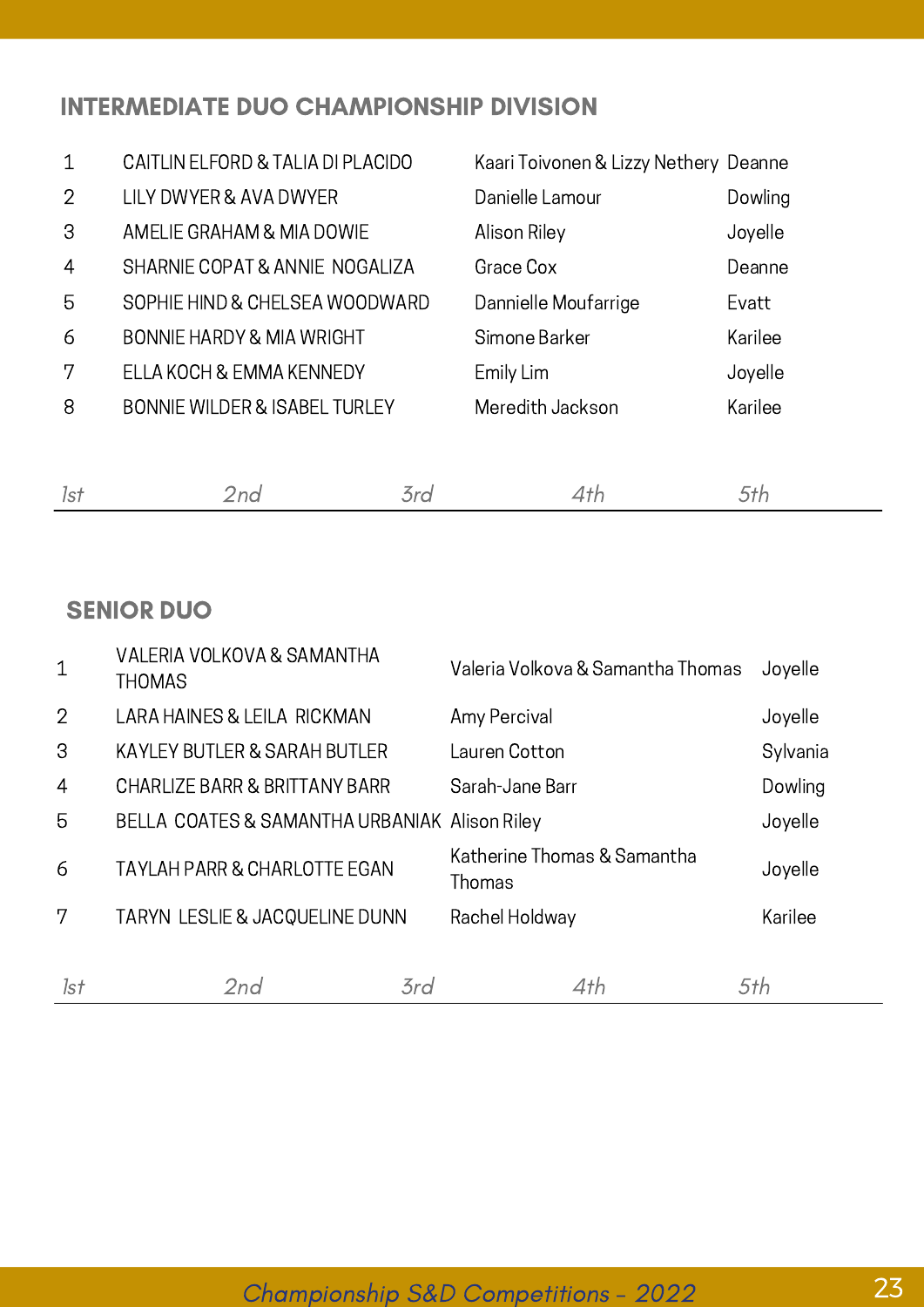Championship S&D Competitions - 2022 24

## SESSION 9 1:25PM

#### SUB-JUNIOR GRACEFUL SOLO CHAMPIONSHIP DIVISION

| $\mathbf{1}$   | DAVENEY PRAJOGO        | Simone Barker                    |     | Karilee |
|----------------|------------------------|----------------------------------|-----|---------|
| $\overline{2}$ | <b>SARAH HIND</b>      | Dannielle Moufarrige             |     | Evatt   |
| 3              | NICOLE WANG            | Olivia Hall & Claire Hall        |     | Evatt   |
| 4              | <b>LARA STEPHENSON</b> | Natalie Sainsbury                |     | Karilee |
| 5              | ELIZABETH HOBDEN       | Lillian Junakovic                |     | Evatt   |
| 6              | <b>HOLLY CERNE</b>     | Rachel Holdway                   |     | Karilee |
| $7\phantom{.}$ | STEPHANIE GOELDNER     | Sarah Goodwin                    |     | Karilee |
| 8              | <b>ABI NEILSEN</b>     | Dannielle Moufarrige             |     | Evatt   |
| 9              | <b>LEXIE KELLY</b>     | Caitlin Bradley & Cherie Bradley |     | Action  |
| 10             | <b>LOLA BRUNET</b>     | <b>Madison Power</b>             |     | Evatt   |
| 1st            | 2nd                    | 3rd                              | 4th | 5th     |

#### JUNIOR GRACEFUL SOLO CHAMPIONSHIP DIVISION

| $\mathbf{1}$   | <b>OLIVIA EVESTON</b>     | Jessica Phokos                   |     | Karilee  |
|----------------|---------------------------|----------------------------------|-----|----------|
| $\overline{2}$ | <b>BELLA POPE</b>         | Dannielle Moufarrige             |     | Evatt    |
| 3              | <b>LIBERTY BATMAN</b>     | Taryn Leslie                     |     | Karilee  |
| 4              | <b>MACKENZIE HOLDWAY</b>  | Rachel Holdway                   |     | Karilee  |
| 5              | <b>CHARLITARGETT</b>      | Simone Barker                    |     | Evatt    |
| 6              | <b>AMELIE PHOUNPADITH</b> | Kaitlin Phelan                   |     | Evatt    |
| 7              | <b>ANNABELLE FIELD</b>    | Kari Turnbull                    |     | Evatt    |
| 8              | <b>AMELIE GRAHAM</b>      | Valeria Volkova                  |     | Joyelle  |
| 9              | <b>ISLA ELLISON</b>       | Taylor Bye                       |     | Karilee  |
| 10             | <b>ZOE CERNE</b>          | Rachel Holdway                   |     | Karilee  |
| 11             | <b>HOLLIE DARRAGH</b>     | Kari Turnbull                    |     | Evatt    |
| 12             | <b>ELLA FRANCE</b>        | Amanda Hardy                     |     | Sylvania |
| 13             | <b>CHELSEA KELLY</b>      | Caitlin Bradley & Cherie Bradley |     | Evatt    |
| 1st            | 2nd                       | 3rd                              | 4th | 5th      |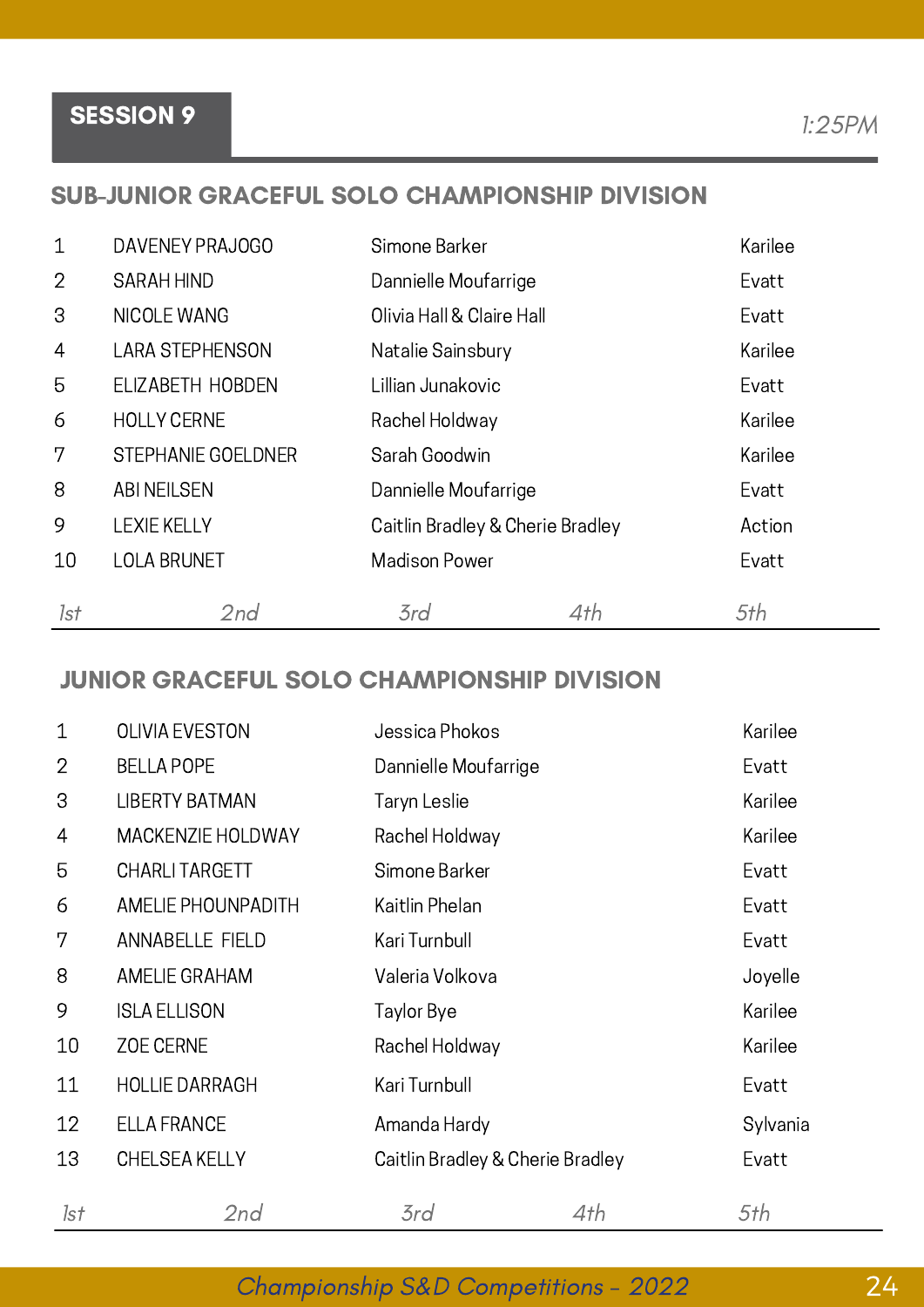#### INTERMEDIATE GRACEFUL SOLO DIVISION 1

| $\mathbf{1}$   | NICOLA SCHAFRIN           | Frances Madaffari |     | Action   |
|----------------|---------------------------|-------------------|-----|----------|
| $\overline{2}$ | <b>MIA WRIGHT</b>         | Simone Barker     |     | Karilee  |
| 3              | <b>VERONICA BAROULINA</b> | Valeria Volkova   |     | Joyelle  |
| 4              | <b>ISABELLE ELLIOTT</b>   | Lisa Wells        |     | Sylvania |
| 5              | <b>KATE MARTIUS</b>       | Alana Hayduk      |     | Evatt    |
| 6              | <b>ELLA ROGERS</b>        | Stacie Howell     |     | Karilee  |
| 7              | SOPHIE KNIGHT             | Jessye Muller     |     | Karilee  |
| 8              | <b>EMMA KENNEDY</b>       | Emily Lim         |     | Joyelle  |
| 9              | ELIZABETH BAROULINA       | Valeria Volkova   |     | Deanne   |
| 10             | <b>ALYSSA PERMAN</b>      | Samantha Bourne   |     | Karilee  |
| 11             | ELIZABETH MORTON          | Lisa Wells        |     | Sylvania |
| 12             | <b>AMBER VINK</b>         | Rachel Holdway    |     | Karilee  |
| 13             | <b>ABBIE MATHEW</b>       | Taryn Leslie      |     | Karilee  |
| 14             | <b>TALIA DI PLACIDO</b>   | Claire James      |     | Deanne   |
| 1st            | 2nd                       | 3rd               | 4th | 5th      |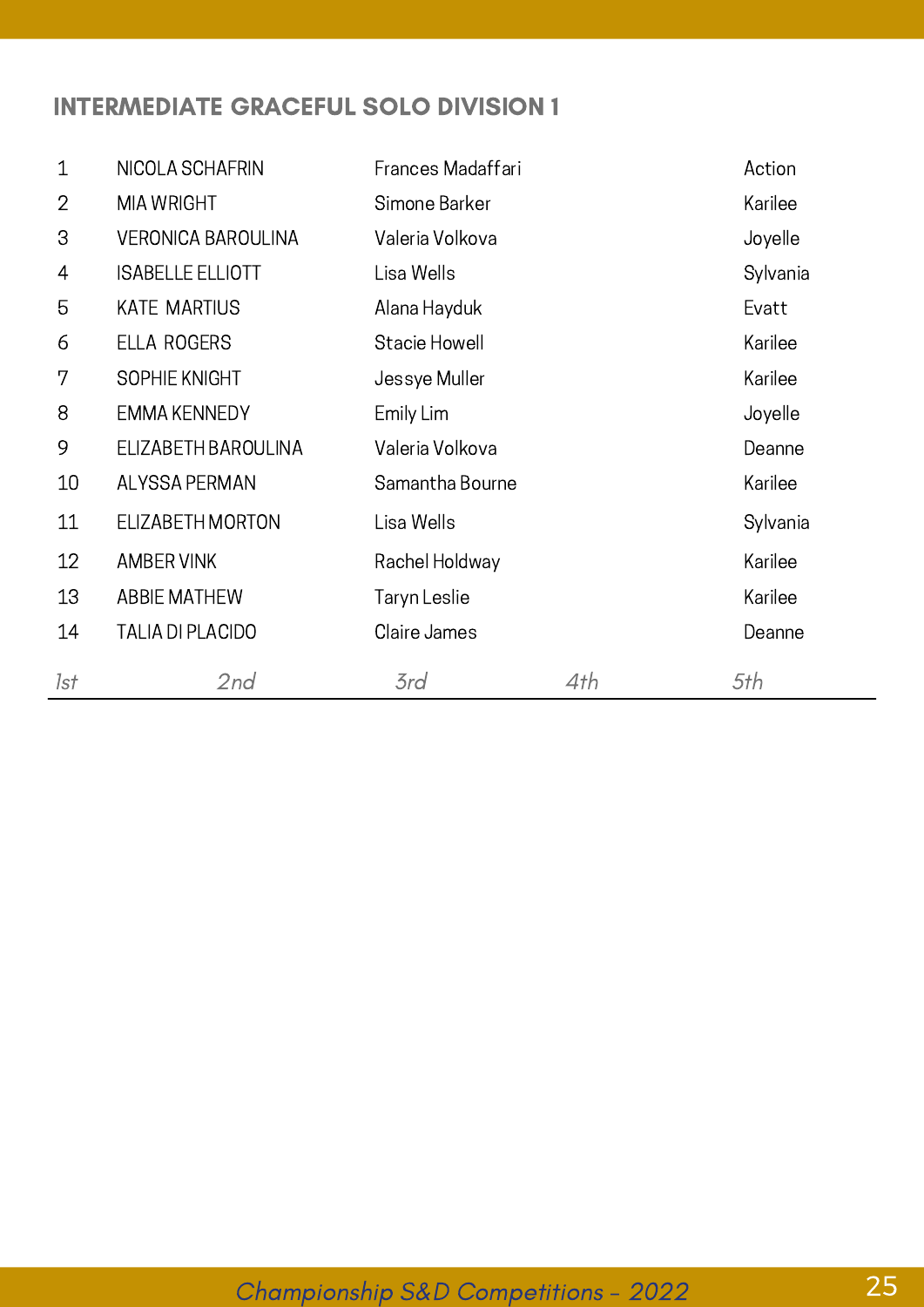#### SENIOR GRACEFUL SOLO DIVISION 1

| $\mathbf 1$  | <b>MCKINLEY DARBY</b>     | Taylor Bye                  | Karilee            |
|--------------|---------------------------|-----------------------------|--------------------|
| $\mathbf{2}$ | <b>LOUISA-JANE BARKER</b> | Simone Barker               | Karilee            |
| 3            | <b>KATHERINE THOMAS</b>   | Katherine Thomas            | Joyelle            |
| 4            | SAMANTHA BOURNE           | Taryn Leslie                | Karilee            |
| 5            | <b>KASEY GALLOWAY</b>     | Jessica Phokos              | Karilee            |
| 6            | <b>TAYLAH PARR</b>        | <b>Tiffany Davies</b>       | Joyelle            |
| 7            | <b>LARA HAINES</b>        | Alexandra Andriolo          | <b>Brindabella</b> |
| 8            | <b>ALICE HUMPHRIES</b>    | Hannah Webb                 | Evatt              |
| 9            | <b>ISABELLA COATES</b>    | Valeria Volkova             | Joyelle            |
| 10           | <b>ISABELLA LEMOS</b>     | Lisa Wells                  | Sylvania           |
| 11           | <b>CHARLIZE BARR</b>      | Kelly Urquhart & Sarah Barr | Dowling            |
| 12           | <b>JOSEPHINE CHABI</b>    | Narelle Drake               | Dowling            |
| 13           | SARAH ADAM                | Taryn Leslie                | Karilee            |
| 14           | LILLIAN JUNAKOVIC         | Hannah Webb                 | Evatt              |
| 15           | <b>EMILY LIM</b>          | Samantha Thomas             | Joyelle            |
| 16           | LEILA RICKMAN             | Amy Percival                | Joyelle            |
|              |                           |                             |                    |
|              |                           |                             |                    |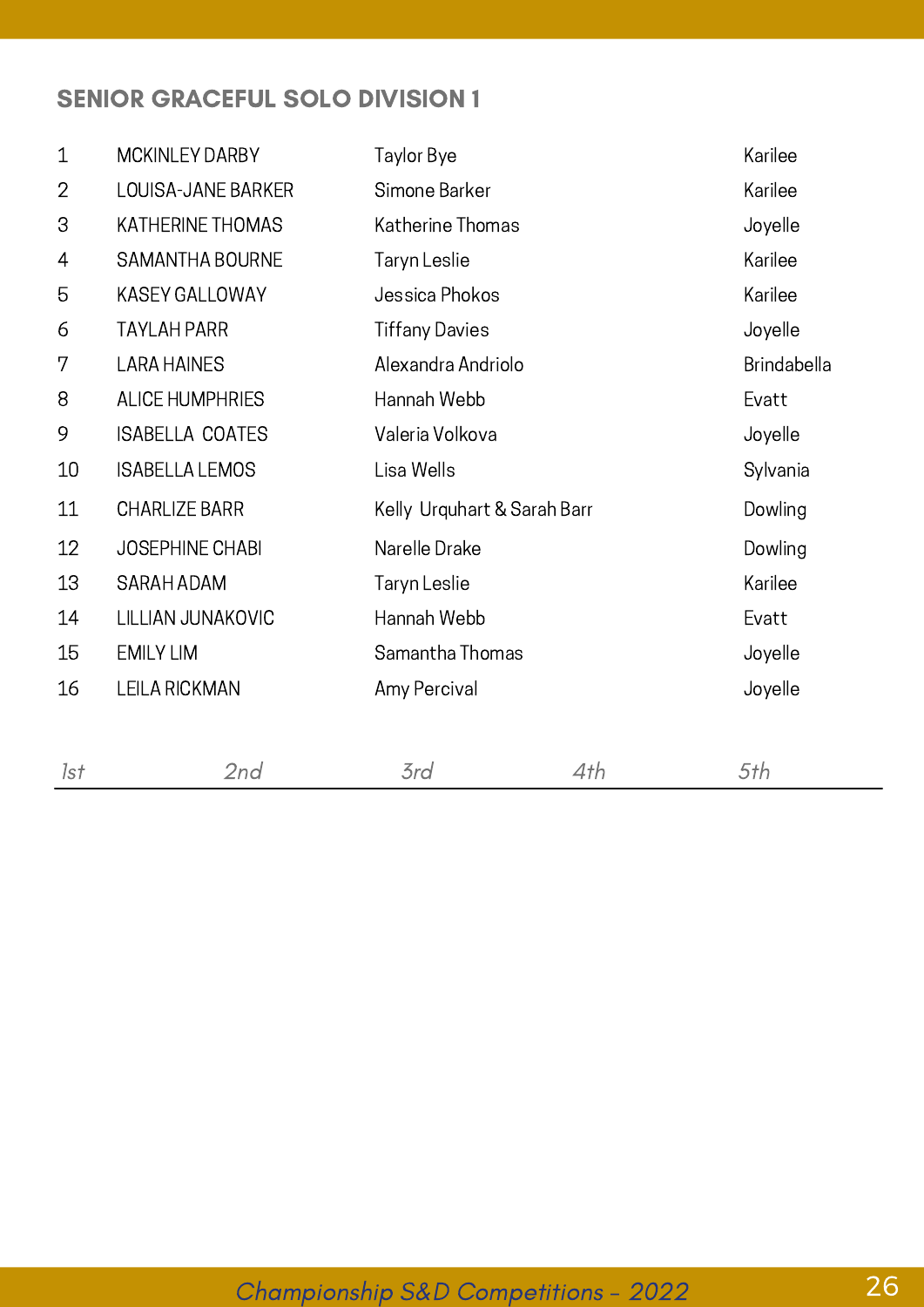Championship S&D Competitions - <sup>2022</sup> 27

## SESSION 10 6:30PM

#### INTERMEDIATE GRACEFUL SOLO CHAMPIONSHIP DIVISION

| $\mathbf{1}$   | <b>SHARNIE COPAT</b>  | Caitlin Job & Kaari Toivonen |     | Deanne  |
|----------------|-----------------------|------------------------------|-----|---------|
| $\overline{2}$ | <b>ASHLEY HAYDUK</b>  | Alana Hayduk                 |     | Evatt   |
| 3              | <b>EMILY VU</b>       | Taylor Bye                   |     | Karilee |
| $\overline{4}$ | <b>EVALINA LEE</b>    | Dannielle Moufarrige         |     | Evatt   |
| 5              | <b>LILY DWYER</b>     | Lucienne Pacifique           |     | Dowling |
| 6              | ANEIRA KOVACS         | <b>Christie Capner</b>       |     | Action  |
| 7              | <b>ANNIE NOGALIZA</b> | Alexandra Andriolo           |     | Deanne  |
| 8              | <b>BONNIE WILDER</b>  | Taylor Bye                   |     | Karilee |
| 9              | CHELSEA WOODWARD      | Rachel Holdway               |     | Karilee |
| 10             | SOPHIE HIND           | Dannielle Moufarrige         |     | Evatt   |
| 11             | <b>ISABEL TURLEY</b>  | Jacqueline Dunn              |     | Karilee |
|                |                       |                              |     |         |
| 1st            | 2nd                   | 3rd                          | 4th | 5th     |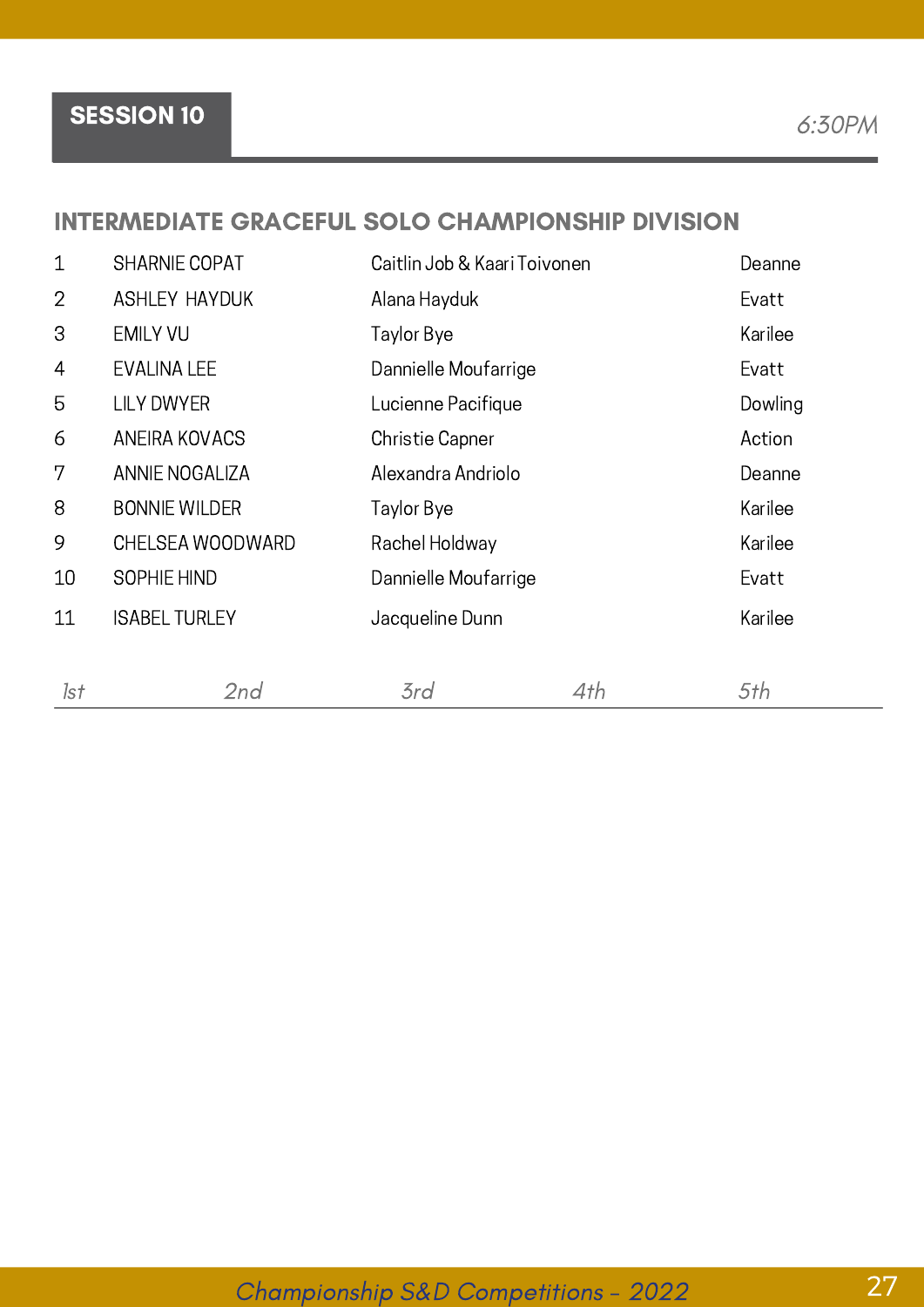#### SENIOR GRACEFUL SOLO CHAMPIONSHIP DIVISION

| $\mathbf 1$    | SAMANTHA THOMAS       | Samantha Thomas |     | Joyelle |
|----------------|-----------------------|-----------------|-----|---------|
| $\overline{2}$ | <b>KAARI TOIVONEN</b> | Caitlin Waser   |     | Deanne  |
| 3              | <b>MEGAN BELTON</b>   | Danae McGregor  |     | Dowling |
| 4              | <b>TARYN LESLIE</b>   | Rachel Holdway  |     | Karilee |
| 5              | <b>MADISON POWER</b>  | Hannah Webb     |     | Evatt   |
| 6              | SOPHIE TAUNTON        | Caitlin Waser   |     | Deanne  |
| 7              | <b>TAYLOR BYE</b>     | Jessica Phokos  |     | Karilee |
| 8              | JACQUELINE DUNN       | Rachel Holdway  |     | Karilee |
| 9              | LUCIENNE PACIFIQUE    | Mayrah Sonter   |     | Dowling |
| $10\,$         | CHLOE TAUNTON         | Caitlin Waser   |     | Deanne  |
| 11             | ALANA HAYDUK          | Alana Hayduk    |     | Evatt   |
| 12             | <b>SIMONE BARKER</b>  | Jessica Phokos  |     | Karilee |
| 13             | <b>JANA ETHELL</b>    | Dionne Benson   |     | Karilee |
| 14             | RHIANA ELFORD         | Caitlin Waser   |     | Deanne  |
| 15             | VALERIA VOLKOVA       | Valeria Volkova |     | Joyelle |
| 16             | <b>OLIVIA PRATT</b>   | Taylor Bye      |     | Karilee |
|                |                       |                 |     |         |
| 1st            | 2nd                   | 3rd             | 4th | 5th     |